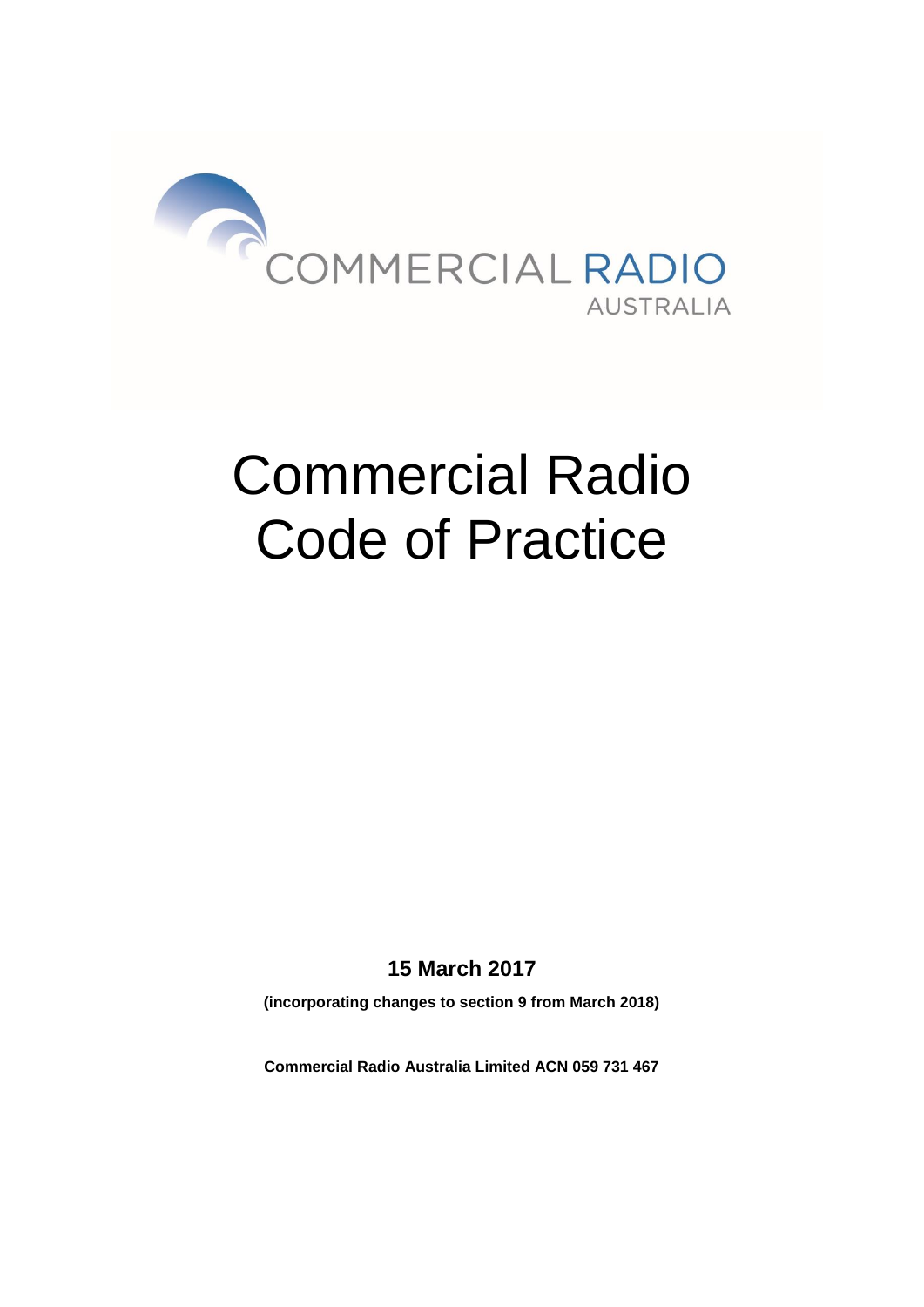## **TABLE OF CONTENTS**

|  | 9. PROMOTION OF GAMBLING AND BETTING ODDS IN LIVE SPORTS COVERAGE .13 |  |
|--|-----------------------------------------------------------------------|--|
|  |                                                                       |  |
|  |                                                                       |  |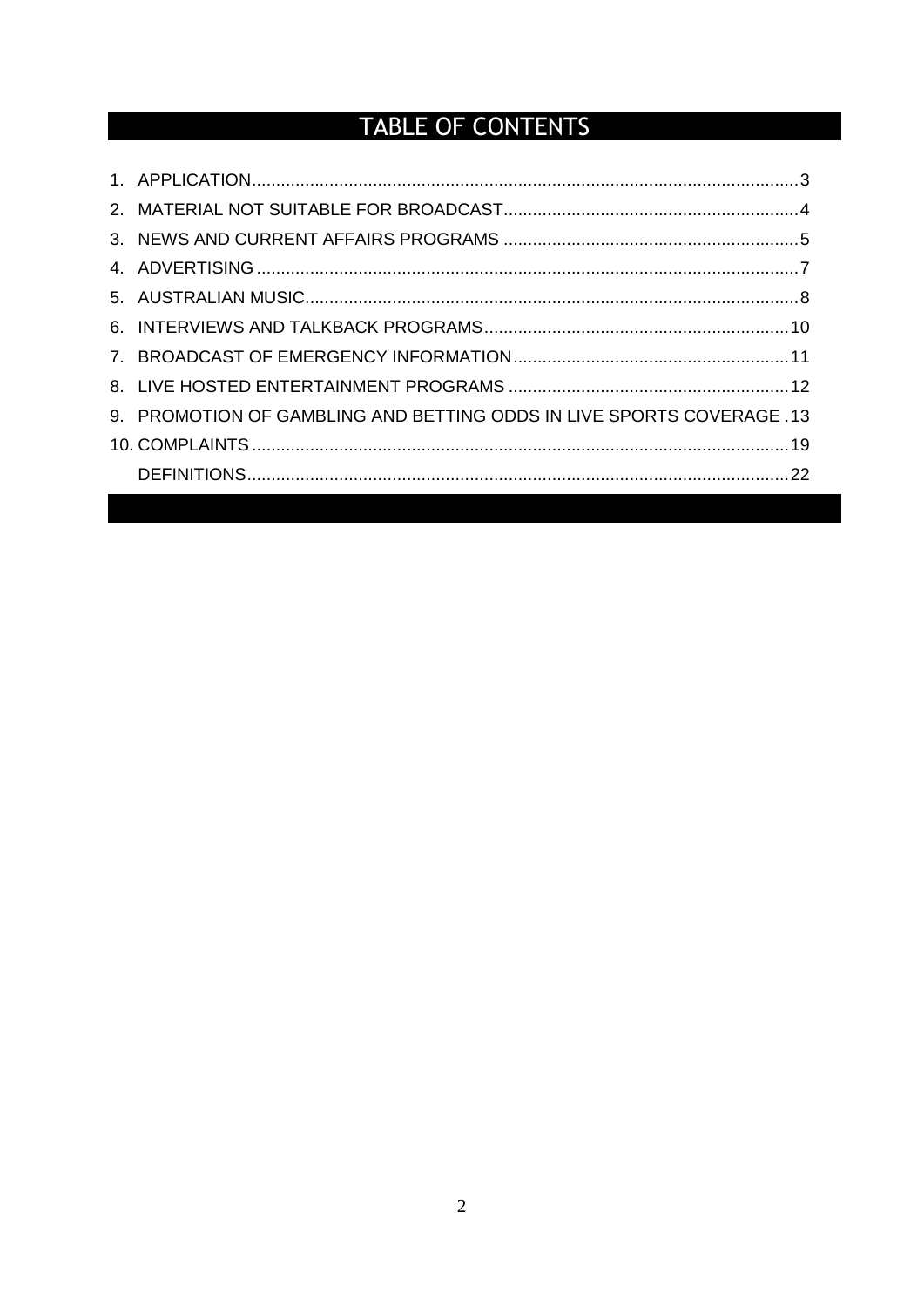## **1. Application**

- 1.1. This Code commences on 15 March 2017.
- 1.2. This Code applies to all commercial radio broadcasting services operated by a Licensee.
- 1.3. Licensees must comply with the Code, but a failure to comply will not be a breach of the Code, if the non-compliance was in respect of a minor, peripheral, incidental or trivial matter, or was due to:
	- 1.3.1. a reasonable mistake;
	- 1.3.2. reasonable reliance on information supplied by another person;
	- 1.3.3. the broadcast of material which was accidental, provided that the Licensee took reasonable precautions and exercised due diligence; or
	- 1.3.4. an act or default of another person, which was outside the Licensee's control, or an accident, technical/engineering issue, or some other cause beyond the Licensee's control.
- 1.4. Each Licensee must, on at least one occasion in each week, broadcast on each commercial radio service operated by it, an announcement publicising the existence of this Code, how to access the Code, and a general description of the nature and effect of its operation. Such announcements must be broadcast at different times and in different Programs from week to week.
- 1.5. CRA will maintain a series of Guidelines which are published on the CRA website. The Guidelines do not form part of this Code, but are intended to assist the commercial radio industry in understanding and responding to a range of matters, including the portrayal of indigenous Australians, women, family violence, emergency information, suicide and mental illness. The Guidelines may be updated from time to time.
- 1.6. In determining whether material has been broadcast in breach of a provision of this Code, the meaning conveyed by the relevant material is considered. This is assessed according to the understanding of an ordinary, reasonable listener.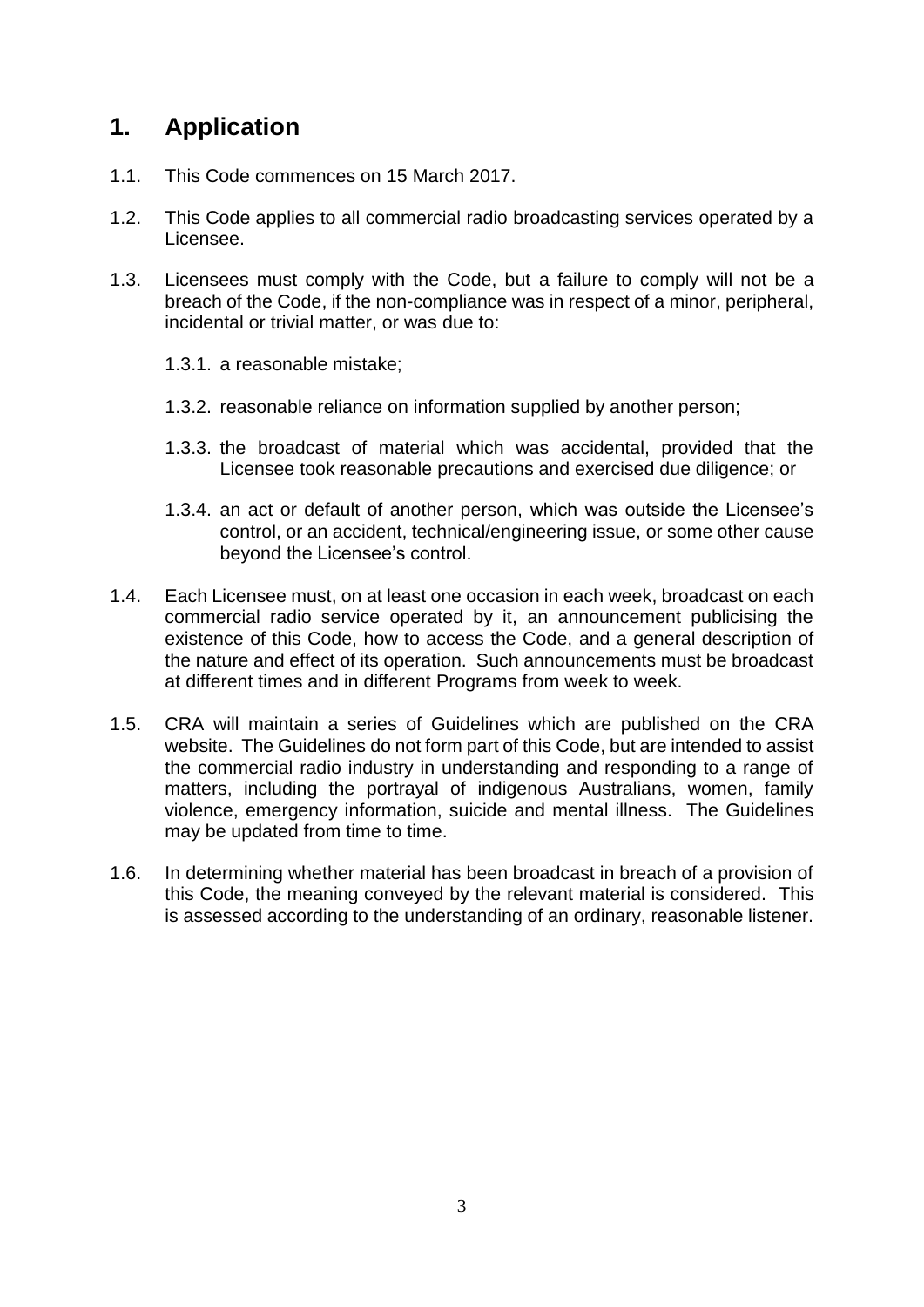## **2. Material not suitable for broadcast**

- 2.1. A Licensee must not broadcast a Program which in all of the circumstances:
	- 2.1.1. is likely to incite or encourage violence or brutality or present gratuitous violence or brutality;
	- 2.1.2. simulates news or events in such a way that is likely to mislead or alarm;
	- 2.1.3. presents as desirable:
		- (a) the misuse of alcoholic liquor; or
		- (b) the use of illegal drugs, narcotics or tobacco;
	- 2.1.4. is likely to incite in a reasonable listener, hatred against, or serious contempt for, or severe ridicule of, any person or group of persons because of age, ethnicity, nationality, race, gender, sexual preferences, religion, transgender status or disability; or
	- 2.1.5. depicts suicide favourably, or presents suicide as a means of achieving a desired result.
- 2.2. Program content must not offend generally accepted standards of decency (for example, through the use of unjustified language), having regard to the demographic characteristics of the audience of the relevant Program.
- 2.3. A Licensee must not broadcast audio of actual sexual acts.
- 2.4. A Licensee must not broadcast a feature Program which has an explicit sexual theme as its core component unless it is broadcast between 7.00pm and 6.00am and an appropriate warning is made prior to commencement of the Program and at hourly intervals during broadcast of the Program.
- 2.5. Nothing in 2.1 and 2.4 prevents a Licensee from broadcasting a Program of the kind or kinds referred to in those provisions if the material is presented:
	- 2.5.1. reasonably and in good faith for academic, artistic (including comedy or satire), religious instruction, scientific or research purposes, or discussion or debate about any act or matter in the public interest; or
	- 2.5.2. in the course of a broadcast of a fair report of, or fair comment on, a matter of public interest.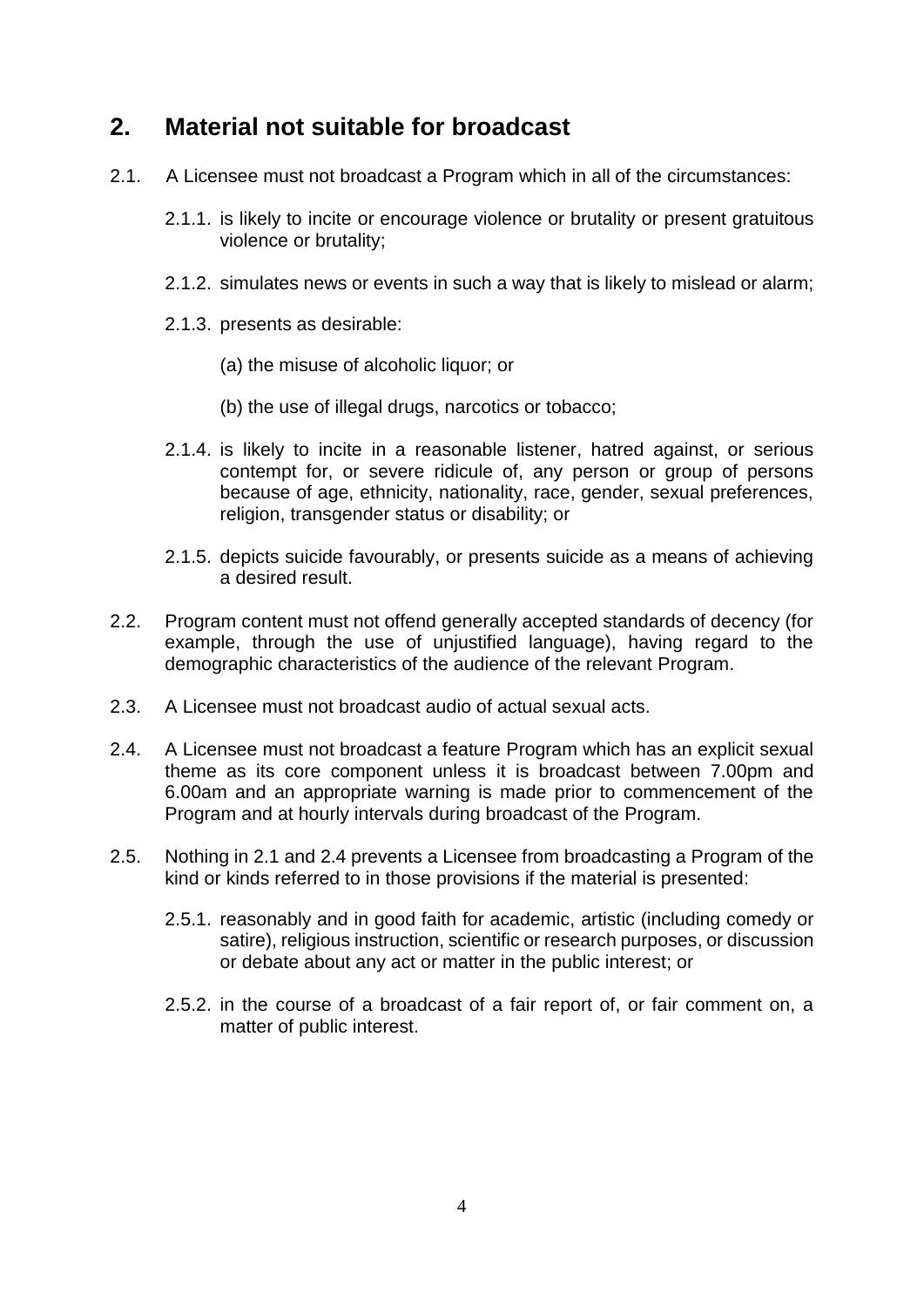## **3. News and Current Affairs Programs**

- 3.1. In broadcasting News Programs, a Licensee must use reasonable efforts to:
	- 3.1.1. present news accurately and impartially;
	- 3.1.2. present news in a way that is not likely to create public panic, or cause serious distress to reasonable listeners, unless it is in the public interest to do so; and
	- 3.1.3. distinguish news from comment.
- 3.2. In broadcasting Current Affairs Programs, a Licensee must use reasonable efforts to ensure that:
	- 3.2.1. factual material is reasonably supportable as being accurate;
	- 3.2.2. factual material is clearly distinguishable from commentary and analysis; and
	- 3.2.3. viewpoints expressed to the Licensee for broadcast are not misrepresented or presented in a misleading manner by giving wrong or improper emphasis on certain material or by editing material out of context.
- 3.3. In broadcasting News Programs and Current Affairs Programs, a Licensee must not broadcast material relating to a person's personal or private affairs, or which invades an individual's privacy, unless it is in the public interest to do so, or the person has provided implied or express consent for the material to be broadcast (or in the case of a person under 16, a parent or guardian has given implied or express consent).
- 3.4. A Licensee must make reasonable efforts to correct or clarify significant and material errors of fact which would be readily apparent to a reasonable person in the Licensee's position or which have been demonstrated to the Licensee's reasonable satisfaction in a timely manner.<sup>1</sup>
- 3.5. There will be no breach of the accuracy requirements at 3.1.1 or 3.2.1 if:
	- 3.5.1. the Licensee can establish on the balance of probabilities that the news or factual material is accurate; or
	- 3.5.2. a disputed fact was not a material fact; or

 $\overline{a}$ 

3.5.3. a correction, which is appropriate in all the circumstances, is made within 30 Business Days of the Licensee receiving either a Code

<sup>1</sup> For the avoidance of doubt, a Licensee will not breach this provision by failing to correct errors of fact which are of a trivial or minor nature.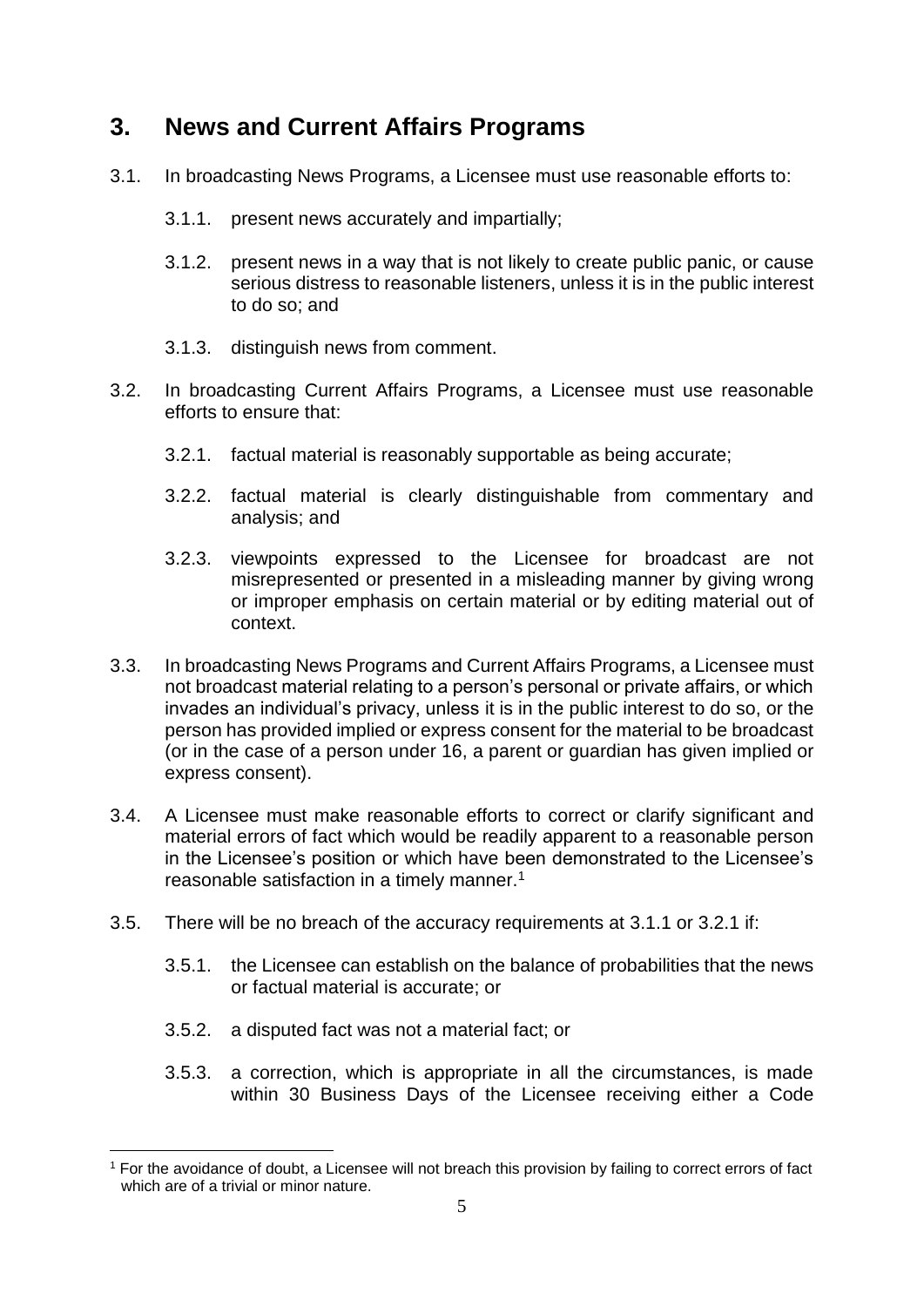Complaint, or notice of a Code Complaint being referred to the ACMA (whichever is later).

- 3.6. A correction under this section 3 may be made in one or more of the following ways:
	- 3.6.1. during a later episode of the relevant Program or a comparable Program;
	- 3.6.2. on the Program's website, the station's home page or the Licensee's main website as appropriate; or
	- 3.6.3. in any other way that is appropriate in all the circumstances.
- 3.7. For the purposes of 3.2 above, a contribution made to a Current Affairs Program by a talkback participant will not be considered factual material, unless it is factual material that is endorsed or adopted by the Presenter. 'Talkback participant' means a member of the public who contributes to open-line discussions via the Licensee's dedicated talkback line or by other communication methods accepted by the Licensee.
- 3.8. Nothing in this section 3 obliges the Licensee to allocate equal time to different points of view, nor to include every aspect of a person's viewpoint, nor does it preclude a critical examination of, or comment on, a controversial issue as part of a fair report on a matter of public interest.
- 3.9. Current Affairs Programs are not required to be impartial and may take a particular stance on issues. However, a Licensee must provide reasonable opportunities for significant alternative viewpoints to be presented when dealing with controversial issues of public importance, while the issue has immediate relevance to the community.<sup>2</sup>
- 3.10. Compliance with 3.1 and 3.2 must be assessed by taking into account all of the circumstances at the time of preparing and broadcasting the material, including:
	- 3.10.1. the facts known, or readily ascertainable, at that time;
	- 3.10.2. the context of the material within the News Program or Current Affairs Program in its entirety;
	- 3.10.3. the time pressures associated with the preparation and broadcast of News Programs and Current Affairs Programs; and
	- 3.10.4. in relation to a Current Affairs Program, the format and style of the Current Affairs Program.

 $\overline{a}$ 

 $2$  For the purposes of this provision, 'reasonable opportunities' can be accommodated within the same Program or a similar Program. The requirement does not impose an obligation on Licensees to allocate equal time to different points of view, nor to broadcast all viewpoints expressed to it.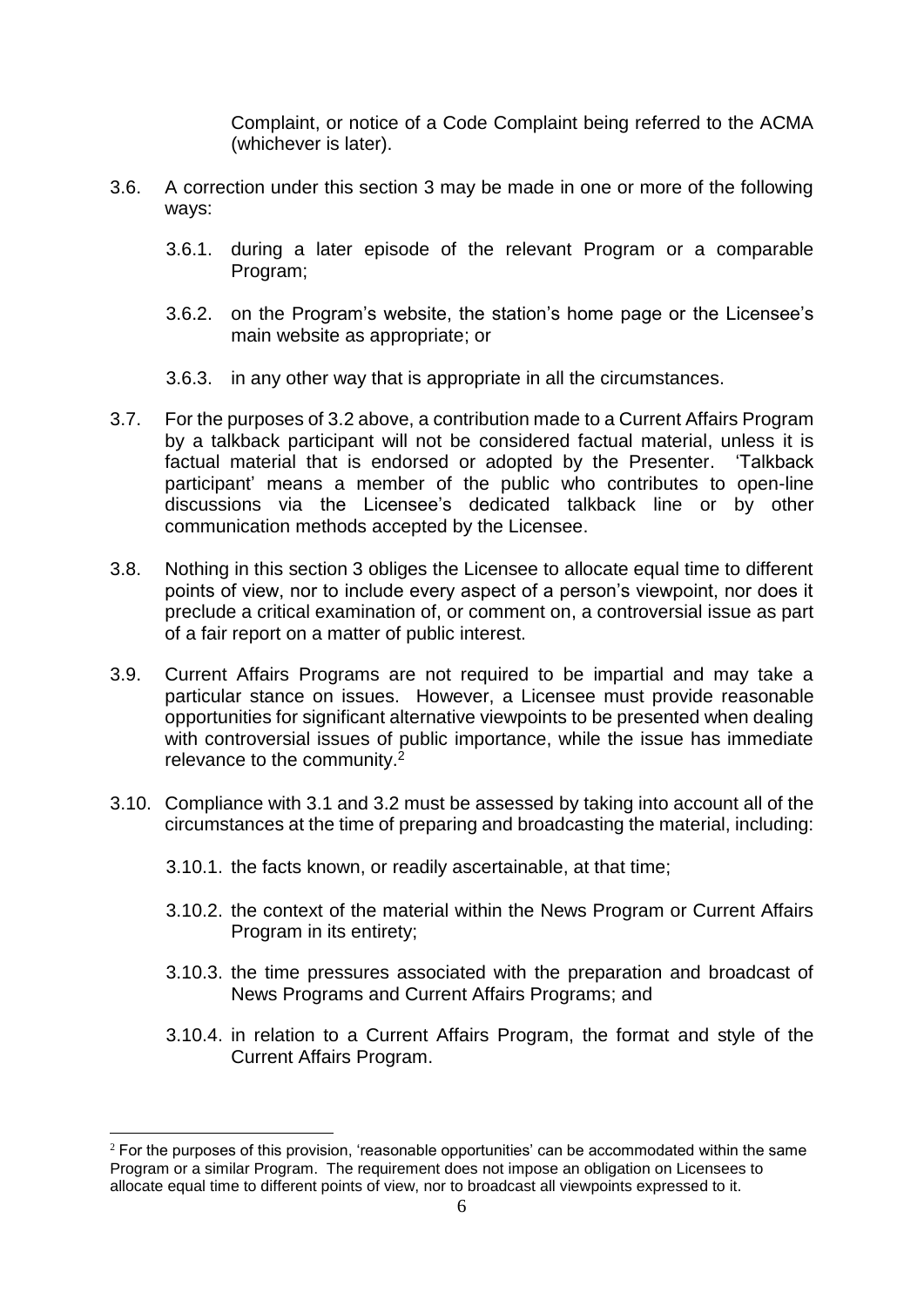## **4. Advertising**

 $\overline{a}$ 

4.1. Advertisements broadcast by a Licensee must be presented in such a manner that a reasonable listener is able to identify them, at the time of the broadcast, as advertising material.<sup>3</sup>

- *a) mentions or detailed discussions of a brand, product, service, corporation or organisation;*
- *b) provision of contact details for a corporation or organisation or details of how particular products or services can be obtained;*

<sup>3</sup> Note: *Whether an Advertisement is identifiable as advertising material depends on a range of factors including content, format, style, tone, scripting and the placement of the Advertisement. Cues and signals that listeners use to identify advertising material (including the timing and frequency of these cues and signals) might include:*

*c) overly positive or unbalanced descriptions and discussions of particular brands, products or services;*

*d) a scripted or artificial feel associated with discussions of particular brands, products or services.*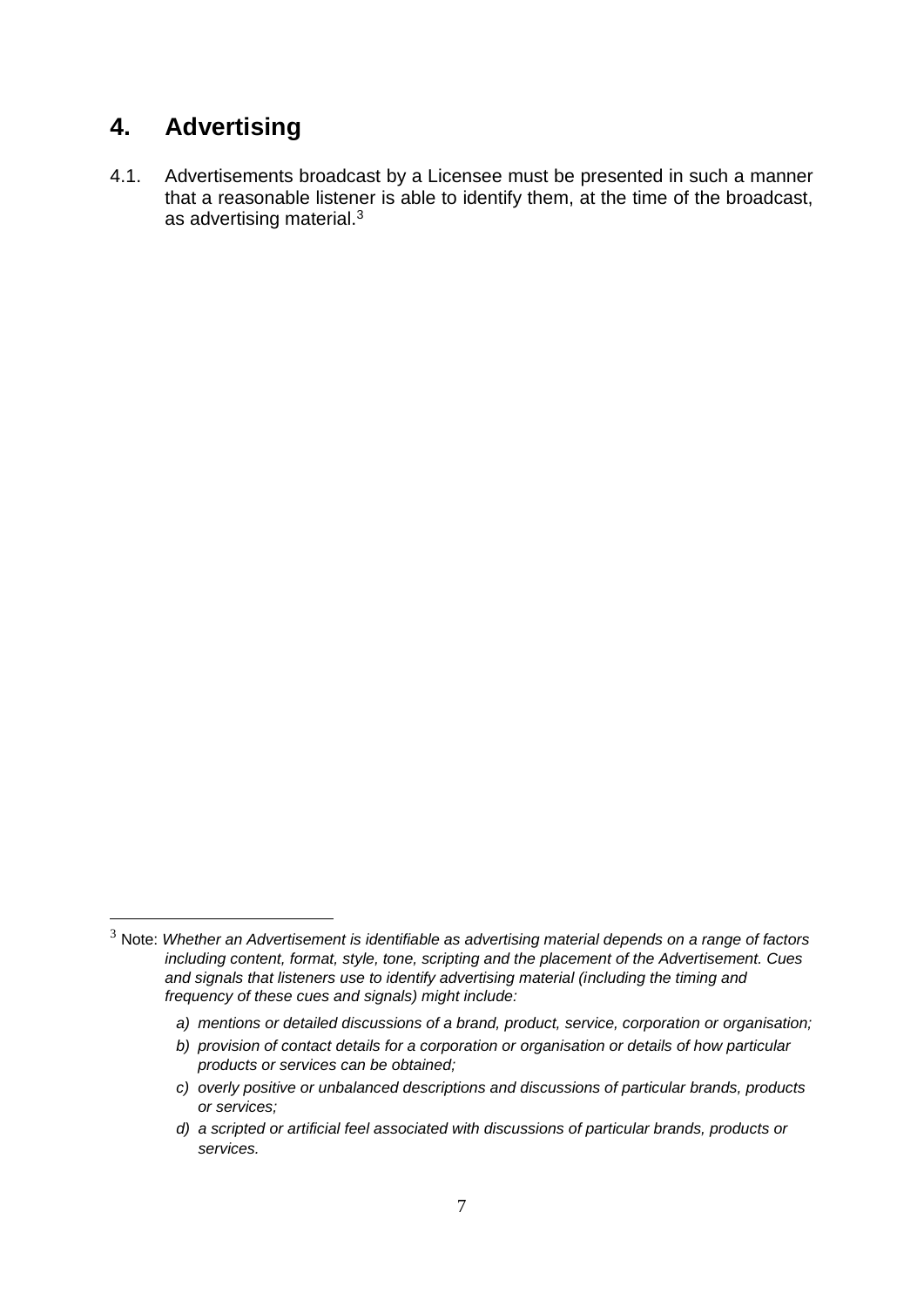## **5. Australian Music**

- 5.1. A Licensee must ensure that during the Australian Performance Period, either:
	- 5.1.1. the applicable proportion of the total time occupied by the broadcasting of Music by the radio service consists of Music performed by Australians; or
	- 5.1.2. in the case of a Licensee which broadcasts Musical Items of a reasonably similar duration, the applicable proportion of the total number of Musical Items broadcast by the radio service consists of Musical Items performed by Australians.
- 5.2. For the purposes of 5.1, the applicable proportion of total time or total number of Musical Items (as the case may be) in respect of a radio service, must be determined based upon the predominant format of the service in accordance with the following scale:

| <b>Category</b> | <b>Format of Service</b>                                                                                                                                                      | <b>Applicable</b><br><b>Proportion</b> |
|-----------------|-------------------------------------------------------------------------------------------------------------------------------------------------------------------------------|----------------------------------------|
| A               | <b>Mainstream Rock</b><br>≻<br><b>Album Oriented Rock</b><br>⋗<br><b>Contemporary Hits</b><br>➤<br>Top 40<br>➤<br>Alternative<br>➤                                            | Not less than<br>25%                   |
| B               | Hot/Mainstream Adult Contemporary<br>➤<br>Country<br>➤<br><b>Classic Rock</b><br>↘                                                                                            | Not less than<br>20%                   |
| С               | $\triangleright$ Soft Adult Contemporary<br><b>Hits &amp; Memories</b><br>↘<br>Gold - encompassing Classic Hits<br>➤<br>Hip Hop<br>$\blacktriangleright$                      | Not less than<br>15%                   |
| D               | Oldies<br>⋗<br><b>Easy Listening</b><br>➤<br>Easy Gold<br>➤<br><b>Country Gold</b><br>➤                                                                                       | Not less than<br>10%                   |
| E               | Nostalgia<br>➤<br>Jazz<br>➤<br>NAC (smooth jazz)<br>➤                                                                                                                         | Not less than<br>5%                    |
| F               | All other formats of service (including,<br>➤<br>without limitation, programs which<br>predominately comprised<br>are<br>of<br>open-line, news, talk<br>and sport<br>content) | N/A                                    |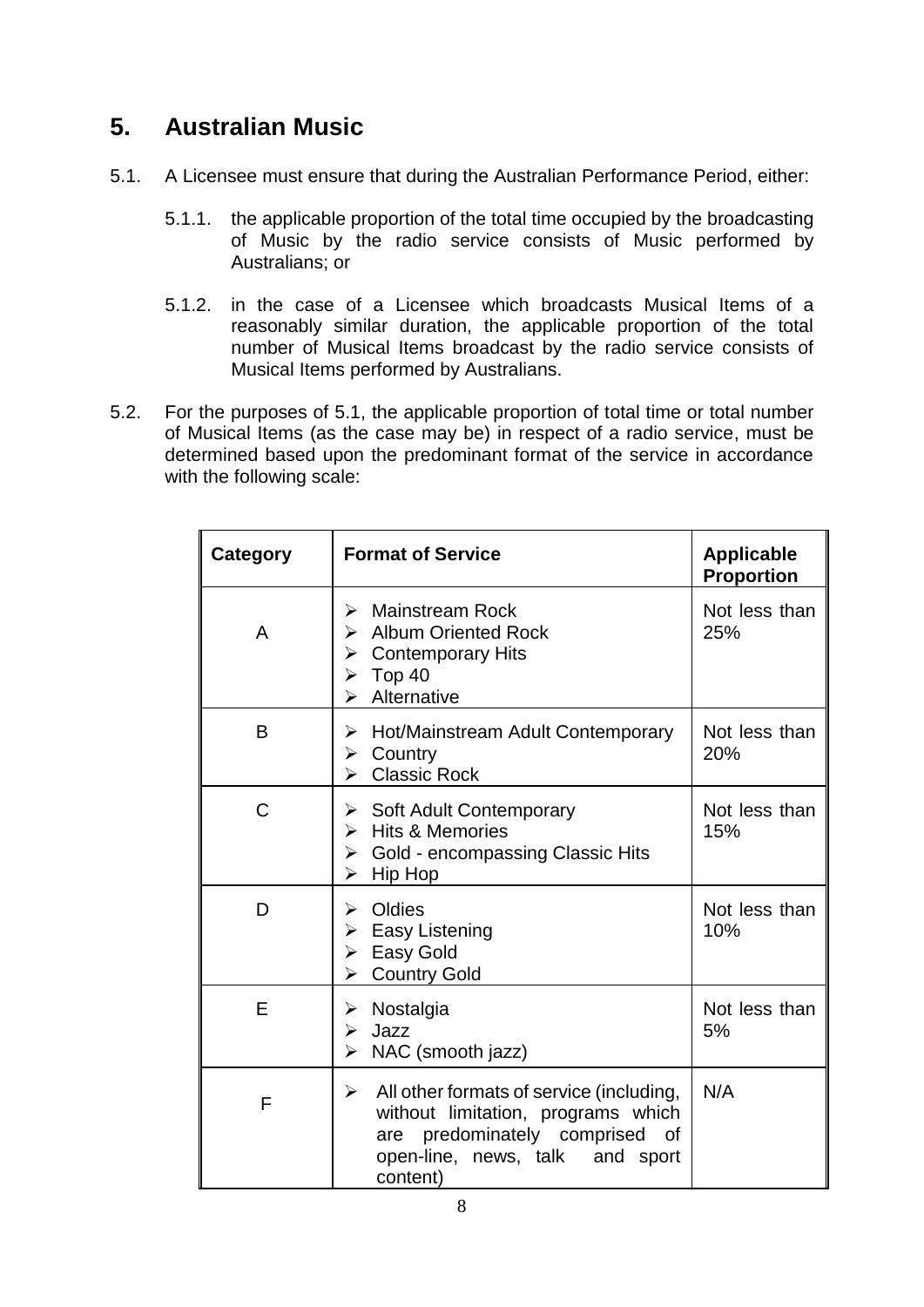5.3. In the case of a radio service whose format is within categories A, B or C of 5.2, the broadcast of New Australian Performances as a proportion of total Australian Performances prescribed by this provision, shall be in accordance with the following table, when calculated across all Australian Performance Periods occurring in any financial year, subject to 5.5.

| Category | <b>New Australian Performances</b><br>As a Proportion of Total<br><b>Australian Performances</b> |
|----------|--------------------------------------------------------------------------------------------------|
|          | Not less than 25%                                                                                |
|          | Not less than 20%                                                                                |
|          | Not less than 15%                                                                                |

- 5.4. The commitment on the part of a Licensee to play a minimum level of New Australian Performances in accordance with 5.3, is subject to the release of such Performances by the Australian record industry in numbers that are substantially the same as those released in the financial year ending June 1998. If, in any financial year, there is a substantial decrease in the release of New Australian Performances, CRA may revise the proportions of New Australian Performances as a proportion of total Australian Performances, contained at 5.3, provided that any change that may eventuate will not affect the Licensee's obligations under 5.1.
- 5.5. The provision at 5.3 does not apply to a Licensee that does not include New Releases in its weekly play lists, having regard to its format.
- 5.6. For the purposes of 5.3, the category into which a radio service falls must be nominated by the Licensee.
- 5.7. For the purposes of 5.2 and 5.3, where more than one performer is involved in a musical performance, the Musical Items concerned shall be regarded as being performed by an Australian if the performance is predominantly by one or more Australians.
- 5.8. A Licensee must notify CRA by written notice of any material change to the format of a radio service operated by it, having regard to the tables in 5.2, no later than 7 days after the change is made.
- 5.9. CRA will provide regular yearly reports to ARIA on the performance by Licensees in relation to this section 5.
- 5.10. This section 5 does not apply to Digital-Only services. This exemption will be reviewed in conjunction with the next material review of this Code.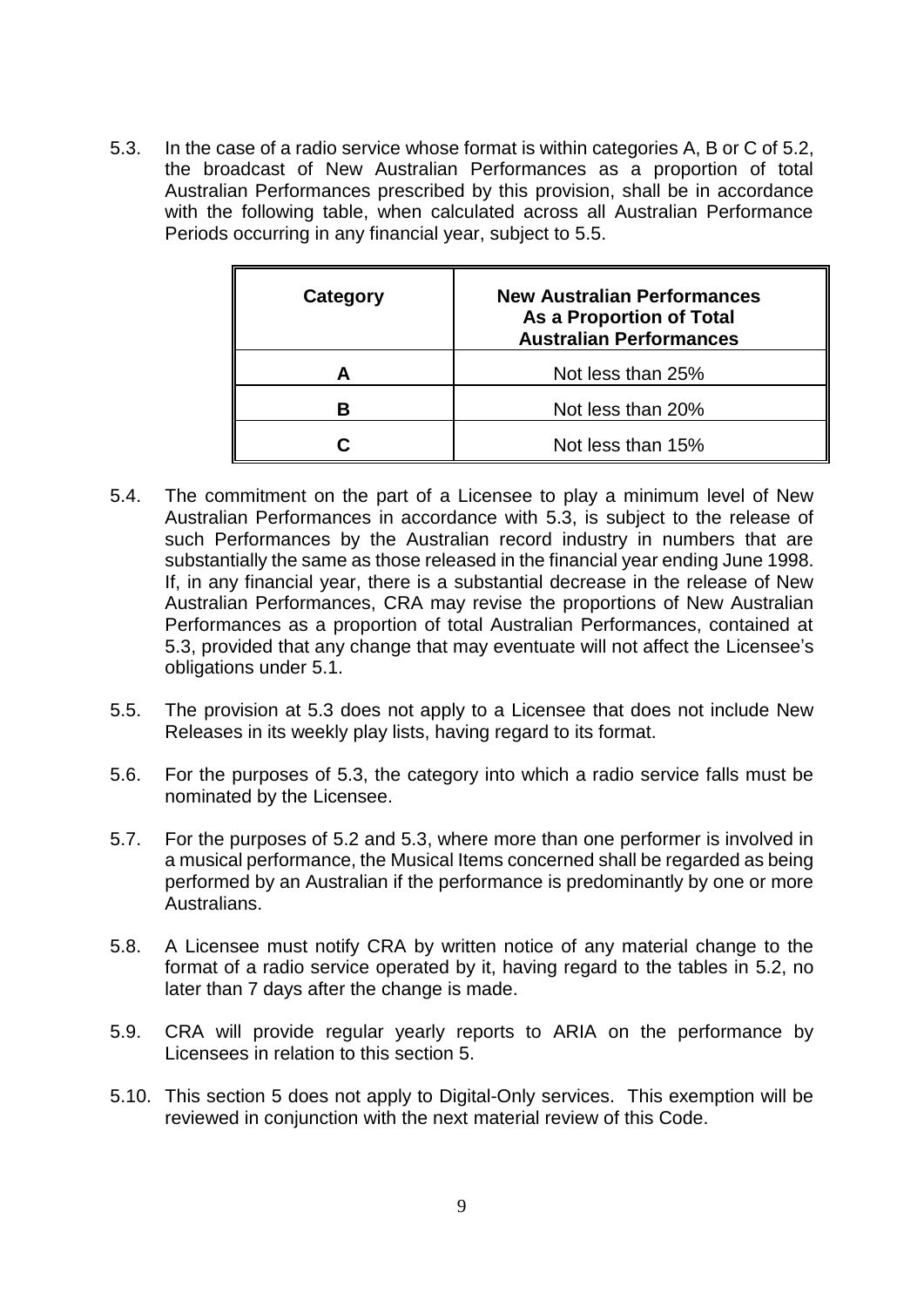## **6. Interviews and talkback Programs**

- 6.1. A Licensee must not broadcast the words of an identifiable person unless:
	- (a) that person has been informed in advance or a reasonable person would be aware that the words may be broadcast; or
	- (b) in the case of words which have been recorded without the knowledge of the person, that person has subsequently, but prior to the broadcast, expressed consent to the broadcast of the words.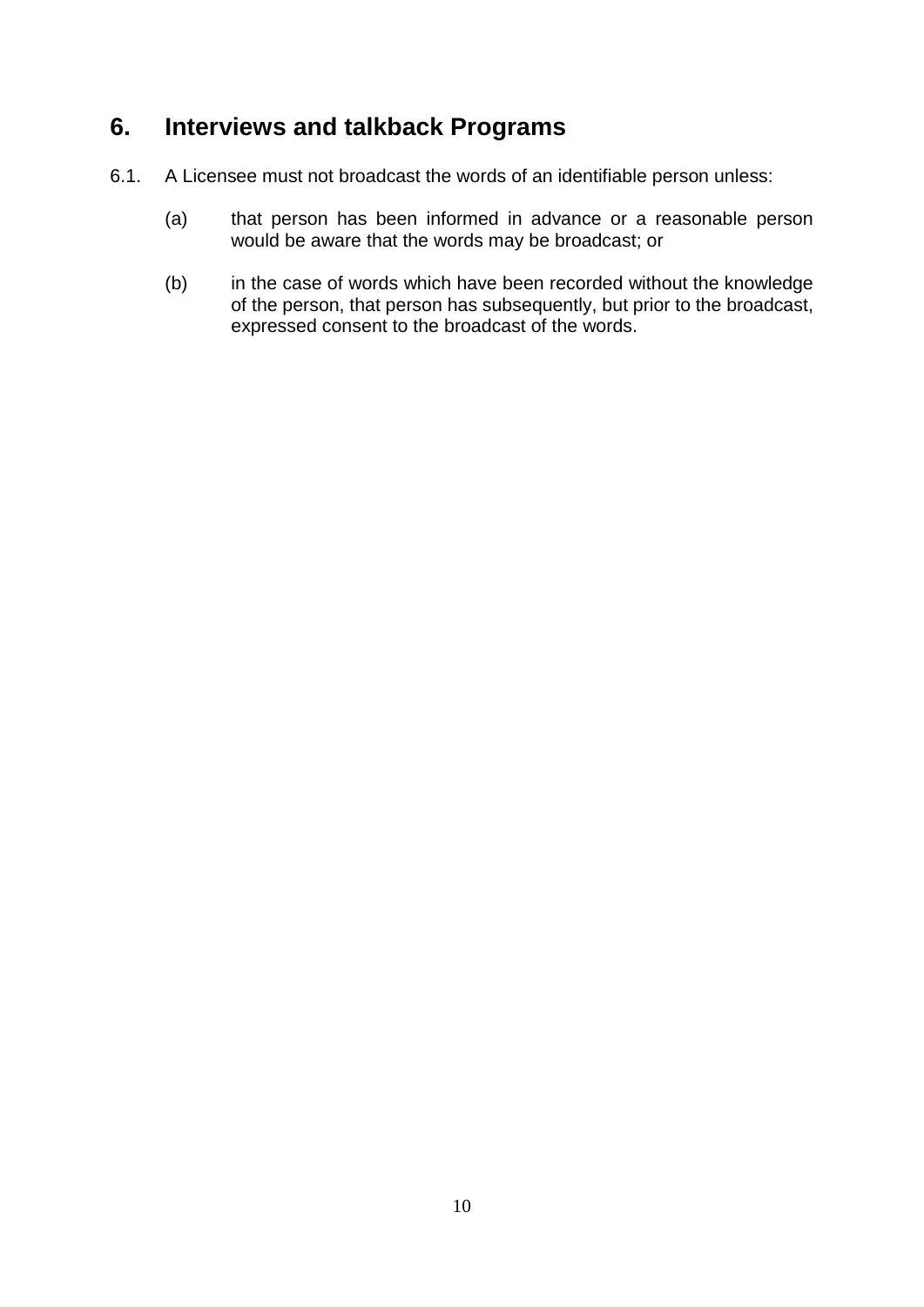## **7. Broadcast of emergency information**

- 7.1. A Licensee will, in consultation with appropriate emergency and essential service organisations, implement a set of internal procedures, to enable the timely and accurate broadcast of warnings and information, supplied by such organisations relating to an existing or threatened emergency.
- 7.2. A designated position in relation to each station is to be identified as the contact officer during business and non-business hours for all matters relevant to this section 7.
- 7.3. Compliance by the Licensee with this section 7 is dependent upon the cooperation of the emergency or essential service organisations. A Licensee will not be in breach of this section 7 if any emergency or essential service organisation fails to respond to a Licensee's request for information, provides inaccurate information or otherwise fails to comply with agreed procedures.
- 7.4. A Licensee may choose to update procedures established under 7.1 above as it considers necessary.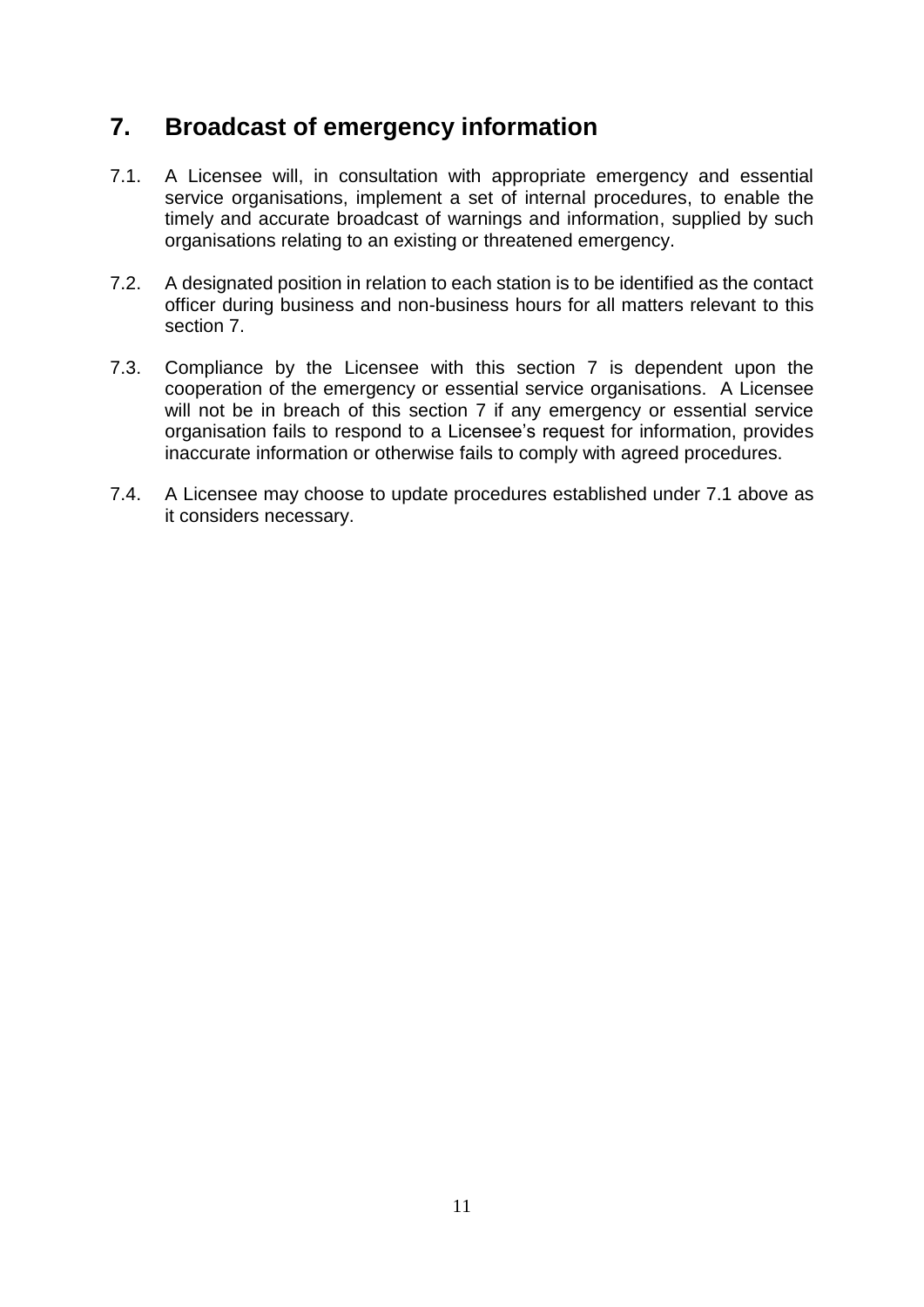## **8. Live hosted entertainment Programs**

- 8.1. Subject to 8.3 and 8.4 below, a Licensee must not broadcast a Program which, in all of the circumstances:
	- (a) treats participants in Live hosted entertainment Programs in a highly Demeaning or highly Exploitative manner; or
	- (b) treats Children participating in Live hosted entertainment Programs in a Demeaning or Exploitative manner.
- 8.2. In this section 8, the terms below have the following meanings:

**Demeaning**: a depiction or description, sexual in nature, which is a serious debasement of the participant;

**Child/Children**: a person/people under 16 years old;

**Exploitative**: clearly appearing to purposefully debase or abuse the participant for the enjoyment of others, and lacking moral, artistic or other values;

**Live hosted entertainment Program**: a Program (excluding any News Program and any Current Affairs Program) that is produced and broadcast live to air and is a hybrid Program, a substantial part of which includes the following components:

- (a) a live host; and
- (b) one or more of the following:
	- competitions;
	- stunts:
	- pranks.
- 8.3. Straightforward telephone only competitions, such as "call to win", shall be excluded from the scope of "competitions" for the purposes of this section 8.
- 8.4. The obligation on a Licensee under 8.1 will not be taken to have been breached in relation to adults if:
	- (a) the participant has consented to the broadcast of the relevant content in the Program; and
	- (b) the Licensee informed the participant of the character of the relevant segment to be broadcast.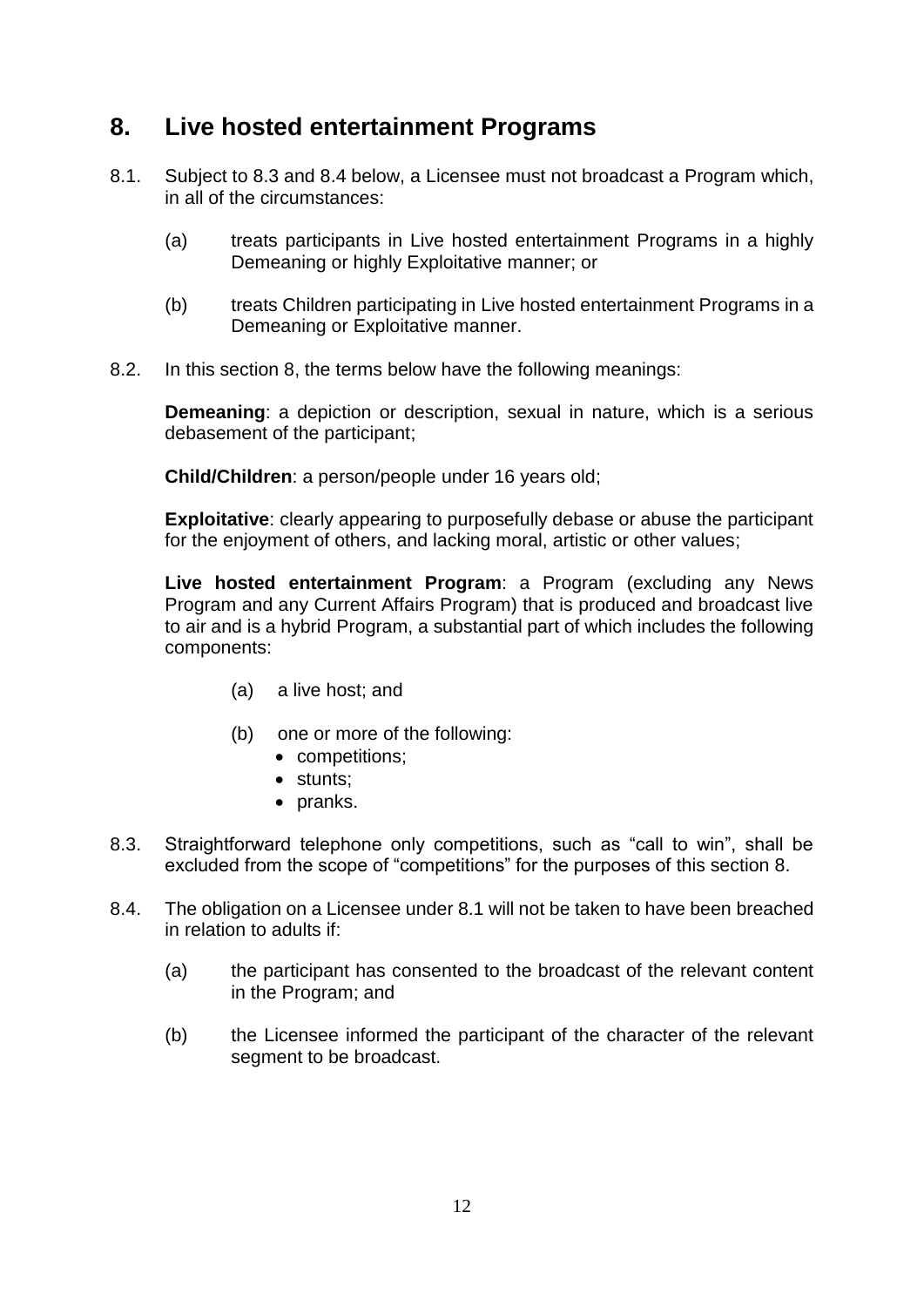## **9. Promotion of gambling and betting odds in live sports coverage**

#### **Commercials relating to Betting or Gambling during a Live Sporting Event**

#### **5.00am to 8.30pm**

9.1 From 5.00am to 8.30pm a Commercial relating to Betting or Gambling during the broadcast by the Licensee of a Live Sporting Event is not permitted:

from:

- 9.1.1 five minutes before the Scheduled Start of Play of the Live Sporting Event, where live-to-air coverage of Play commences no earlier than the Scheduled Start of Play;
- 9.1.2 in all other cases, five minutes before the broadcast of the first Program that includes the Live Sporting Event;

to:

- 9.1.3 five minutes after the conclusion of live-to-air coverage of Play by the Licensee or 8.30pm, whichever is sooner.
- 9.2 The restrictions at section 9.1 above do not apply to:
	- 9.2.1 a Program that is not a Related Program and:
		- (a) that is broadcast within a planned suspension of coverage of a Live Sporting Event or a Scheduled Break; and
		- (b) that is at least 30 minutes duration; and
		- (c) the start time of which is separately published by the Licensee on its website for at least 24 hours prior to its broadcast in a way that reasonably brings the information to the attention of listeners;
	- 9.2.2 a Program that is not a Related Program and that is:
		- (a) broadcast within an Unscheduled Break in Play or due to changes in the broadcast schedule; and
		- (b) at least 30 minutes duration; and
		- (c) accompanied by an advice that alerts the listener that the Live Sporting Event will be suspended;
	- 9.2.3 a live cross to a Live Sporting Event, from within a Program that is not a Related Program, so long as the total duration of all live crosses to Live Sporting Events within the Program is no more than five minutes in any 30 minute period. The 30 minute period will be based on the time of commencement of the Program.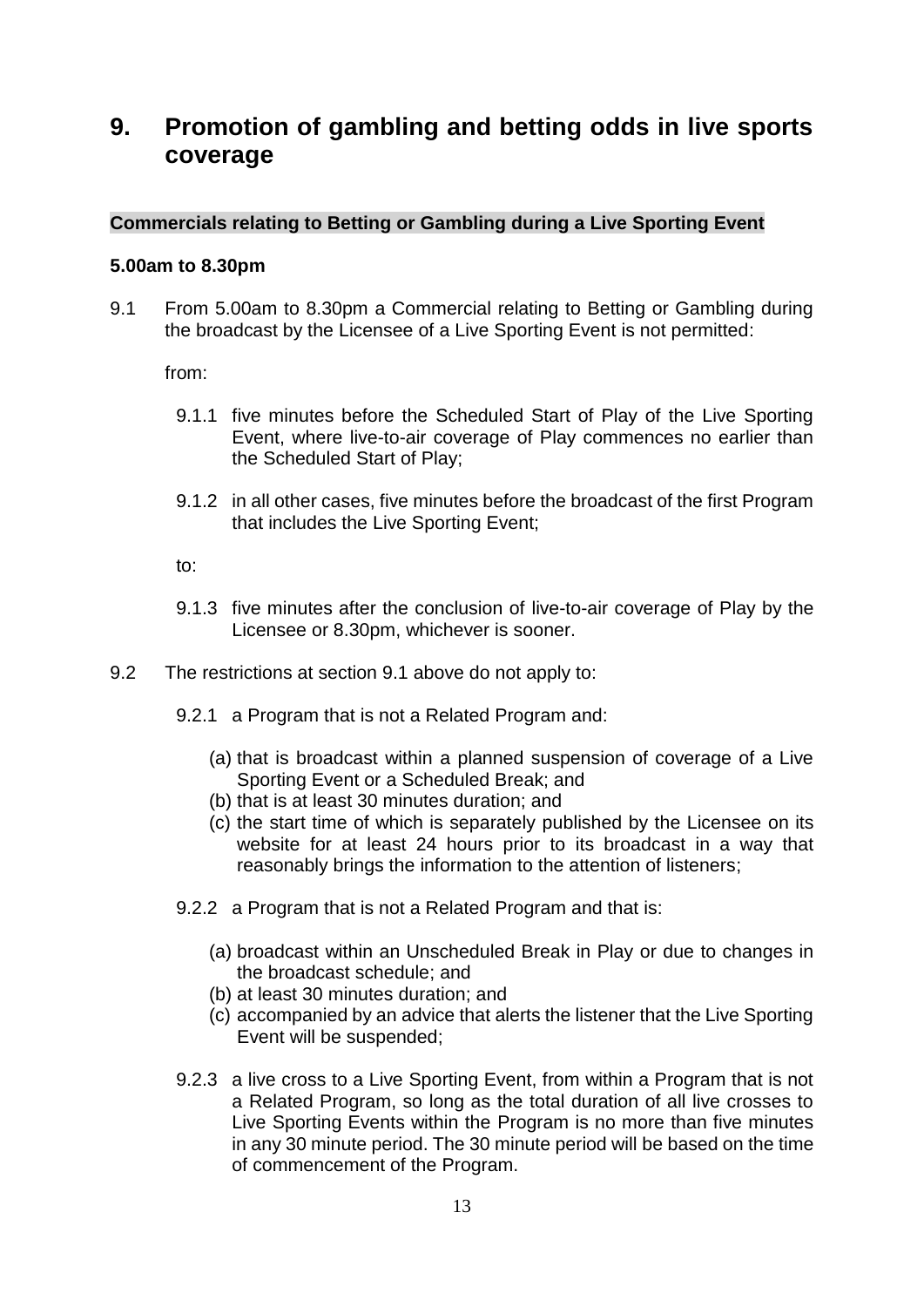For the avoidance of doubt, a live cross as contemplated in this section 9.2.3 will not make the program a Related Program.

- 9.3 Any Commercial relating to Betting and Gambling broadcast pursuant to sections 9.2.1 or 9.2.2 must not be broadcast:
	- 9.3.1 within five minutes immediately following the suspension of the broadcast of the Live Sporting Event; or
	- 9.3.2 five minutes immediately before the re-commencement of the broadcast of the Live Sporting Event.

#### **8.30pm to 5.00am**

- 9.4 From 8.30pm to 5.00am a Commercial relating to Betting or Gambling during the broadcast by the Licensee of a Live Sporting Event is permitted only:
	- (a) before Play;
	- (b) during Scheduled Breaks;
	- (c) during Unscheduled Breaks; and
	- (d) after Play.

#### **Promotion of Betting Odds**

- 9.5 The Promotion of Betting Odds by Commentators during a Live Sporting Event is not permitted at any time:
	- (a) from 30 minutes before Play;
	- (b) to 30 minutes after Play.

#### **5.00am to 8.30pm**

9.6 From 5.00am to 8.30pm, a Promotion of Betting Odds during the broadcast of a Live Sporting Event by the Licensee is not permitted:

from:

- 9.6.1 five minutes before the Scheduled Start of Play of the Live Sporting Event, where live-to-air coverage of Play commences no earlier than the Scheduled Start of Play;
- 9.6.2 in all other cases, five minutes before the broadcast of the first Program that includes the Live Sporting Event

to:

9.6.3 five minutes after the conclusion of live-to-air coverage of Play by the Licensee or 8.30pm, whichever is sooner.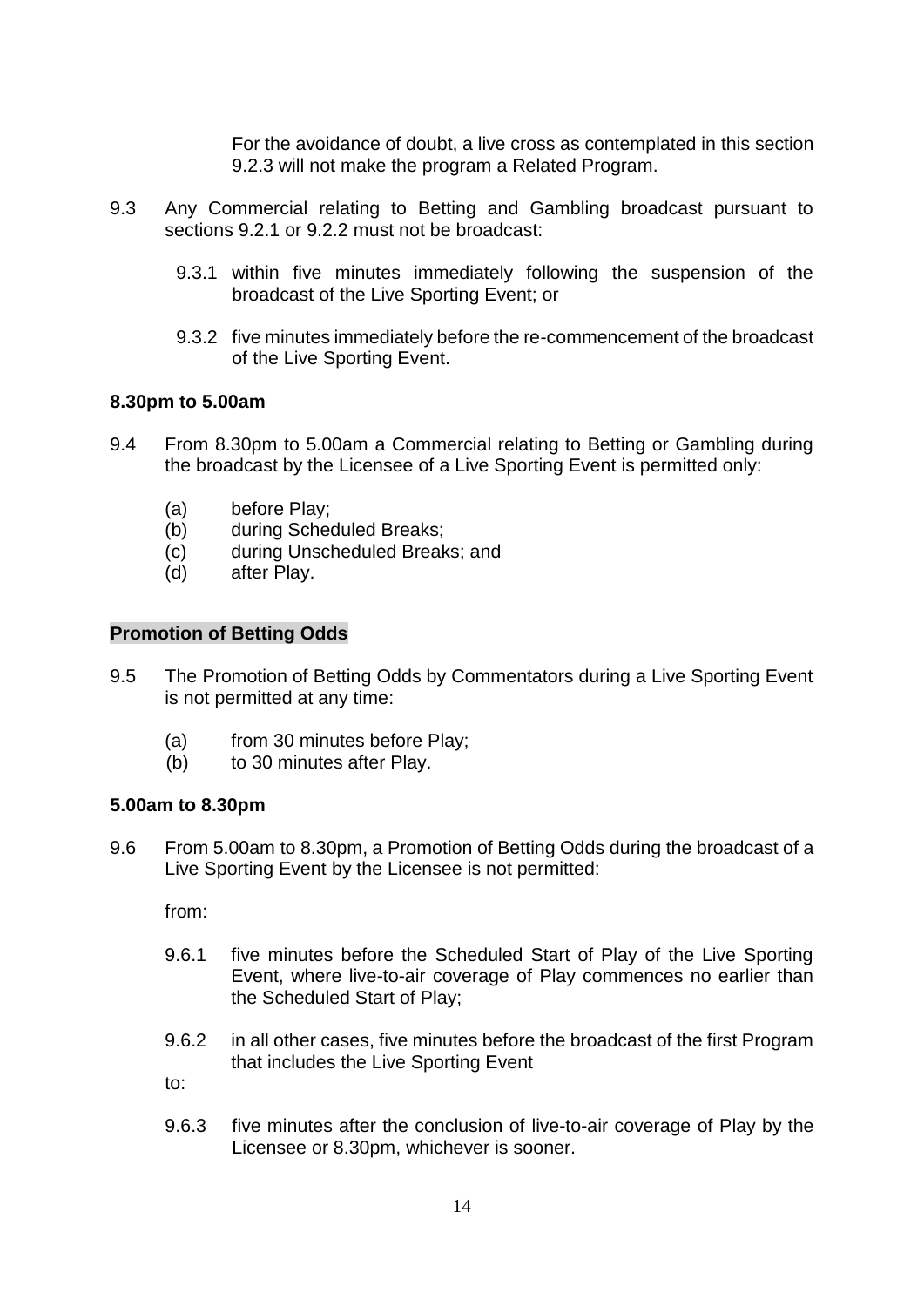- 9.7 The restrictions at section 9.6 above do not apply to:
	- 9.7.1 a Program that is not a Related Program and:
		- (a) that is broadcast within a planned suspension of coverage of a Live Sporting Event or a Scheduled Break; and
		- (b) that is at least 30 minutes duration; and
		- (c) the start time of which is separately published by the Licensee on its website for at least 24 hours prior to its broadcast in a way that reasonably brings the information to the attention of listeners;
	- 9.7.2 a Program that is not a Related Program and that is:
		- (a) broadcast within an Unscheduled Break in Play or due to changes in the broadcast schedule; and
		- (b) at least 30 minutes duration; and
		- (c) accompanied by an advice that alerts the listener that the Live Sporting Event will be suspended; and
	- 9.7.3 a live cross to a Live Sporting Event, from within a Program that is not a Related Program, so long as the total duration of all live crosses to Live Sporting Events within the Program is no more than five minutes in any 30 minute period. The 30 minute period will be based on the time of commencement of the Program.

For the avoidance of doubt, a live cross as contemplated in this section 9.7.3 will not make the program a Related Program.

- 9.8 Any Promotion of Betting Odds broadcast pursuant to sections 9.7.1 or 9.7.2 must not be broadcast:
	- 9.8.1 within five minutes immediately following the suspension of the broadcast of the Live Sporting Event; or
	- 9.8.2 five minutes immediately before the re-commencement of the broadcast of the Live Sporting Event.

#### **8.30pm to 5.00am**

- 9.9 From 8.30pm to 5.00am the Promotion of Betting Odds during a Live Sporting Event is permitted only:
	- (a) before Play; and
	- (b) after Play.
- 9.10 From 8.30pm to 5.00am, the prohibition at 9.9 does not prevent a Promotion of Betting Odds (in the form of spot commercials or paid, clearly identified sponsorship segments, delivered by persons other than Commentators) during a Long Form Live Sporting Event, in accordance with the rules set out below: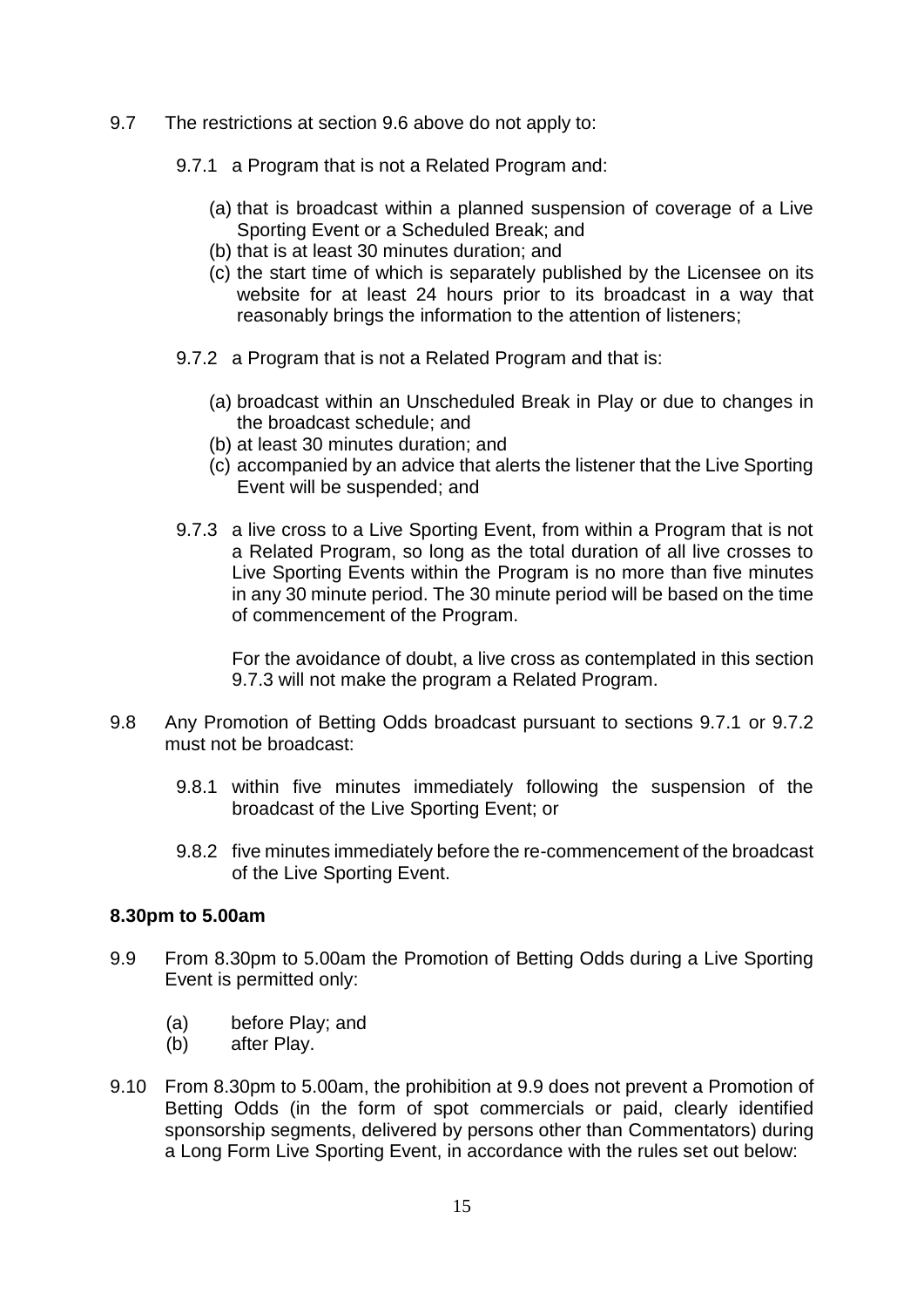(a) during Play, as part of a distinct break of 90 seconds, and otherwise in accordance with the rules set out below for each Long Form Live Sporting Event:

| Tennis                                        | Not more than once per Session.<br>To be placed between matches where the<br>broadcast moves from one match to<br>another.                 |
|-----------------------------------------------|--------------------------------------------------------------------------------------------------------------------------------------------|
| Golf                                          | Not more than once on each day of<br>competition.                                                                                          |
| Formula 1, Moto GP and V8<br><b>Supercars</b> | Not more than once on each day of<br>competition.                                                                                          |
|                                               | To be placed no later than the end of the<br>lap for V8 Supercars<br>warm-up<br>Championship Series Race, or the<br>relevant feature race. |
| Cricket                                       | Not more than once on each day of<br>competition.                                                                                          |
|                                               | To be placed between Sessions.                                                                                                             |
| Olympic<br>Commonwealth<br>and<br>Games       | Not more than once every 3 hours on<br>each day of competition.                                                                            |
| Other                                         | Not more than once on each day of<br>competition.                                                                                          |

provided that the Promotion of Betting Odds is not for a race, event, match or game that has already commenced.

#### **Representatives of gambling organisations**

- 9.11 During a Live Sporting Event, a representative of a gambling organisation must be clearly identified at all times and must not:
	- (a) appear as a Commentator; or
	- (b) appear in a Promotion of Betting Odds, or a Commercial relating to Betting or Gambling, at or around the venue, or be represented as being at or around the venue, where the game or match which is the subject of the Live Sporting Event is taking place.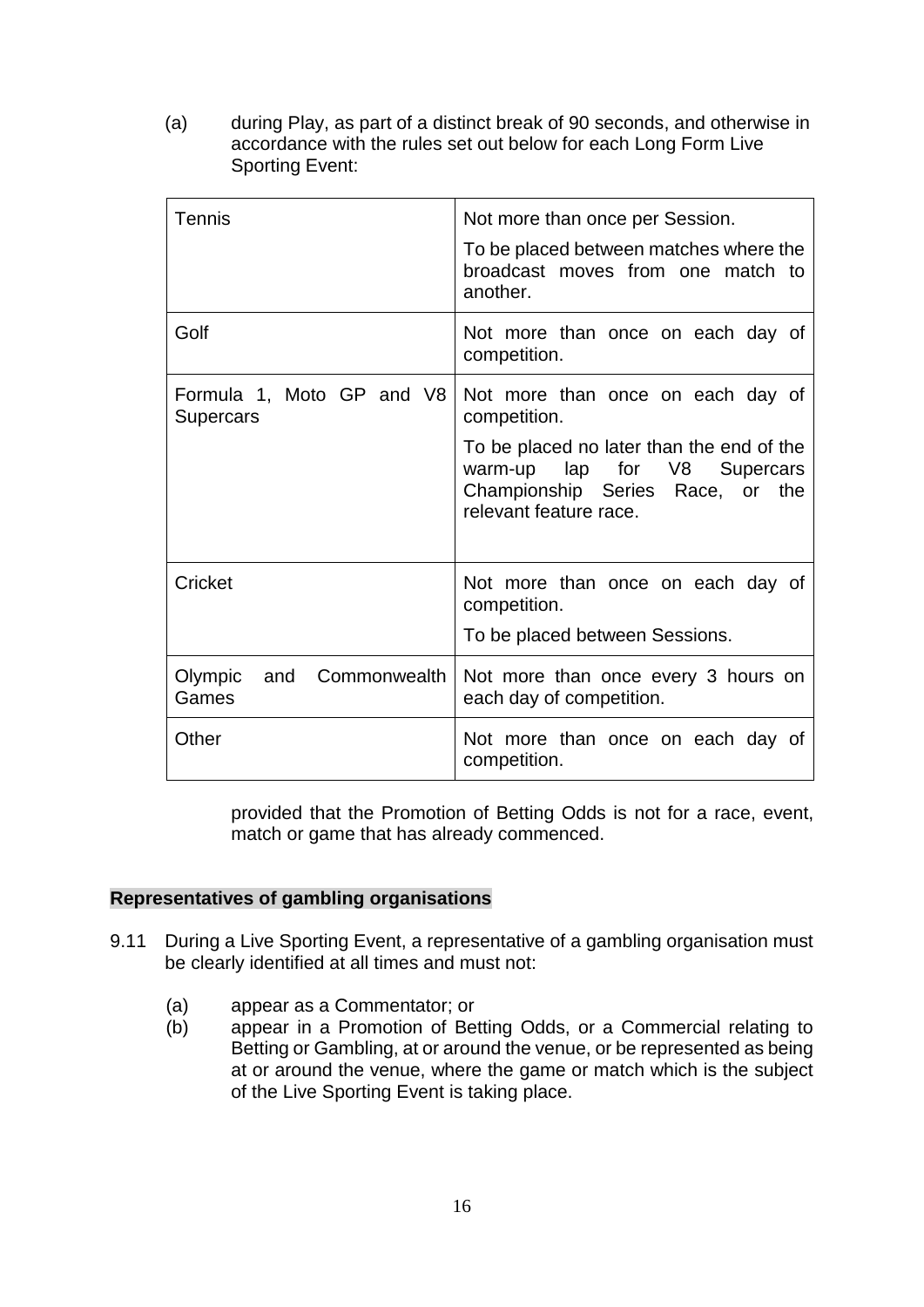#### **General**

- 9.12 The Promotion of Betting Odds and Commercials relating to Betting or Gambling during Live Sporting Events must be accompanied by a short responsible gambling message.
- 9.13 The Promotion of Betting Odds and Commercials relating to Betting or Gambling must not be directed at children, portray children as participating in betting or gambling, or portray betting or gambling as a family activity.
- 9.14 The Promotion of Betting Odds and Commercials relating to Betting or Gambling must be socially responsible and not mislead the audience.
- 9.15 The Promotion of Betting Odds and Commercials relating to Betting or Gambling must not make exaggerated claims, associate betting or gambling with alcohol, or associate betting or gambling with success or achievement.

#### **Exceptions**

- 9.16 It will not be a breach of this section where:
	- (a) a failure to comply arises from a Live Sporting Event originating from outside Australia; and
	- (b) the Licensee has not added the Promotion of Betting Odds or the Commercial relating to Betting or Gambling; and
	- (c) it is not reasonably practicable to remove material that includes the Promotion of Betting Odds or a Commercial relating to Betting or Gambling; and
	- (d) the Licensee does not receive any direct or indirect benefit for the Promotion of Odds or the Commercial relating to Betting or Gambling in addition to any direct or indirect benefit received from broadcasting the event.
- 9.17 This section 9 does not apply where the listener's exposure to the Promotion of Betting Odds or Commercials relating to Betting or Gambling is the result of an active choice to switch to an alternative service related to the broadcasting of the event (for example, by accessing a url or subscription service).
- 9.18 This section 9 does not apply to a Live Sporting Event that focuses on live horse, harness or dog racing.
- 9.19 Sections 9.1.2 and 9.6.2 will not be contravened in respect of any Promotion of Betting Odds or Commercial relating to Betting or Gambling broadcast during a Live Sporting Event in circumstances where:
	- (a) the Live Sporting Event has a Scheduled Start of Play; and
	- (b) Play commences at a different time to the Scheduled Start of Play; and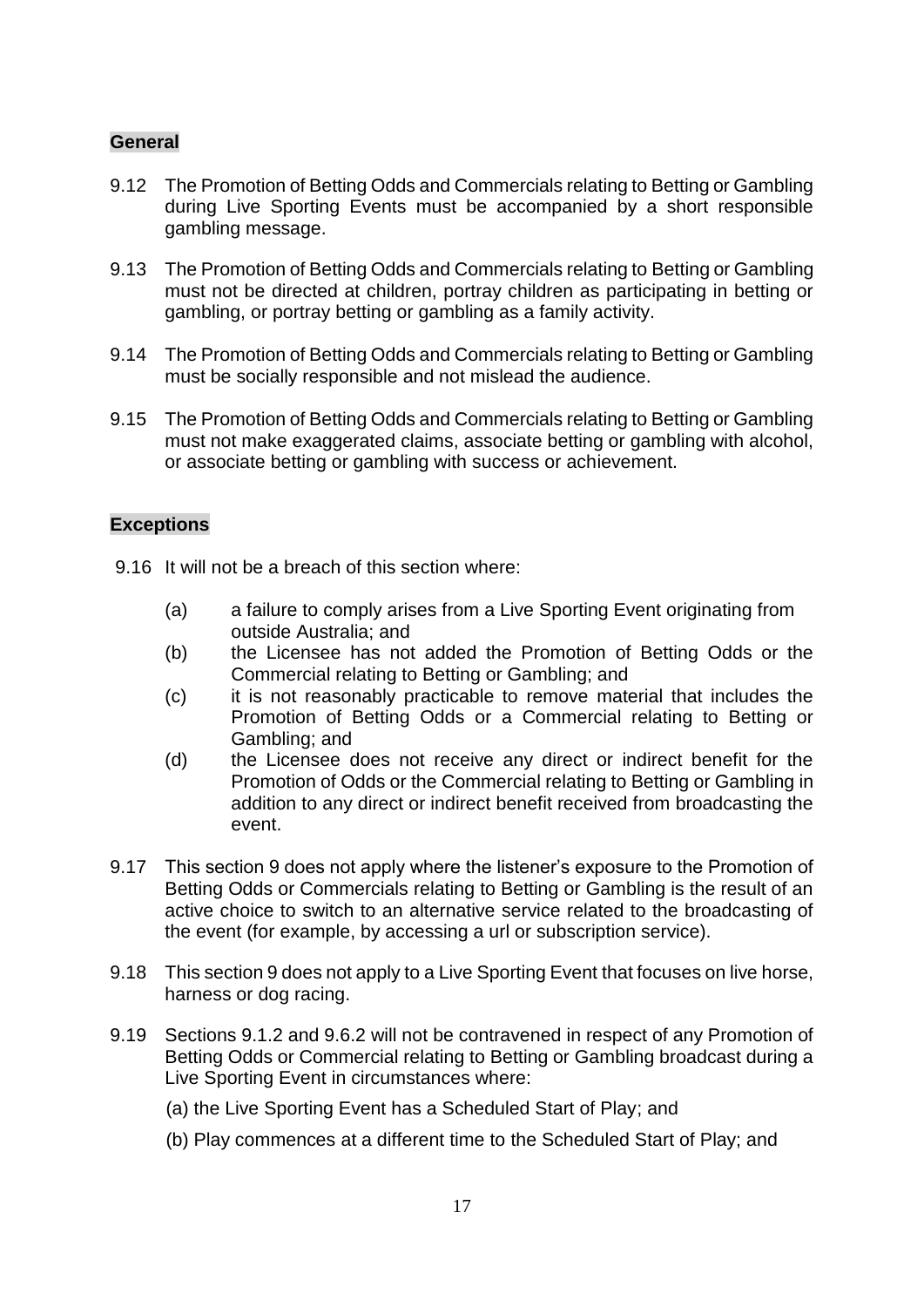- (c) the Licensee was only made aware less than one hour prior to the broadcast of the first program that includes the Live Sporting Event, that the commencement of Play would be different to the scheduled start time for that event; and
- (d) there would have been no contravention had Play commenced at or after the Scheduled Start of Play.

#### **Time Zones**

- 9.20 Where a Live Sporting Event takes place outside the Licensee's licence area, the 5.00am to 8.30pm time-zone should be determined by reference to the timezone of the Licensee's licence area.
- 9.21 Where a Licensee's licence area covers areas in which different time-zones are observed, the time-zone for the part of the licence area that contains the largest proportion of the population will apply.

#### **Commencement**

9.22 The commencement date of section 9 is 30 March 2018.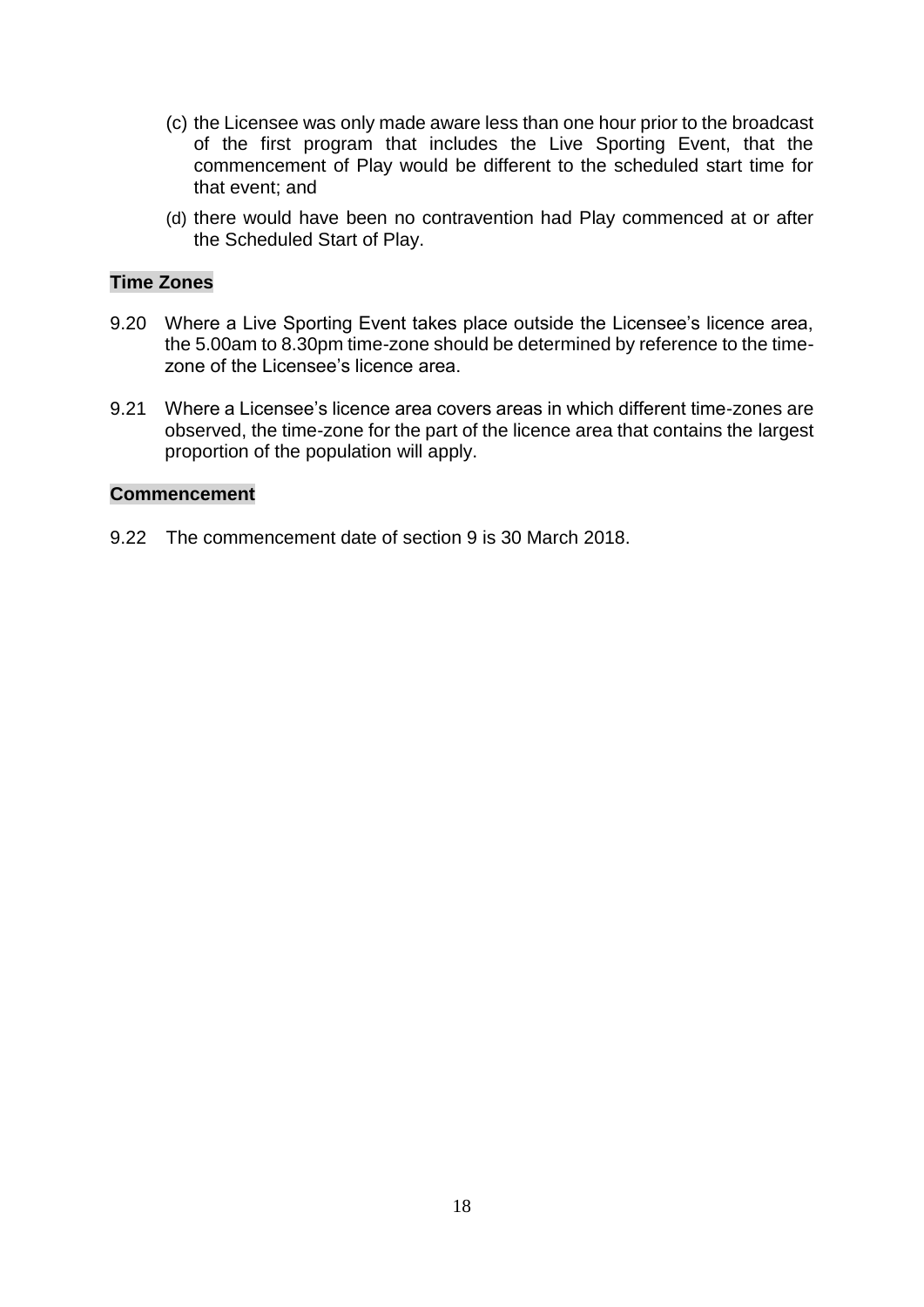## **10. Complaints**

#### **Code Complaints**

- 10.1. Licensees welcome feedback from listeners. Feedback can be made by any means and regarding any subject area. By contrast, Code Complaints are formal complaints made about a matter covered by this Code and must satisfy the criteria set out below. In no circumstances will feedback be treated as a Code Complaint.
- 10.2. A Code Complaint must be made in one of two ways:
	- 10.2.1. by letter addressed to the complaints officer of the Licensee; or
	- 10.2.2. by an online electronic complaint form, if available on the Licensee's website.
- 10.3. A Code Complaint must contain the following information:
	- 10.3.1. name of the complainant;
	- 10.3.2. the complainant's contact details (including address, which may be a PO Box or a c/o address);
	- 10.3.3. sufficient detail about the material broadcast (such as the date, time, station, program and brief description of the material); and
	- 10.3.4. sufficient details of the complaint for the nature of the complaint to be understood.
- 10.4. A Code Complaint must be:
	- 10.4.1. about a matter covered by this Code;
	- 10.4.2. about a matter that the complainant has heard broadcast by the Licensee in Australia; and
	- 10.4.3. received within 30 days of the relevant broadcast.
- 10.5. Complaints made under 3.3 above (relating to privacy) are not subject to 10.4.2 of this Code. For the avoidance of doubt, complaints under 3.3 must still relate to material that has been broadcast by the Licensee in Australia and be received within 30 days of the broadcast.
- 10.6. A Code Complaint made in relation to 3.3 can only be made by the person (or an authorised representative of the person) who considers their privacy was intruded upon.
- 10.7. A Code Complaint need not specify the particular provision of the Code to which the complaint relates.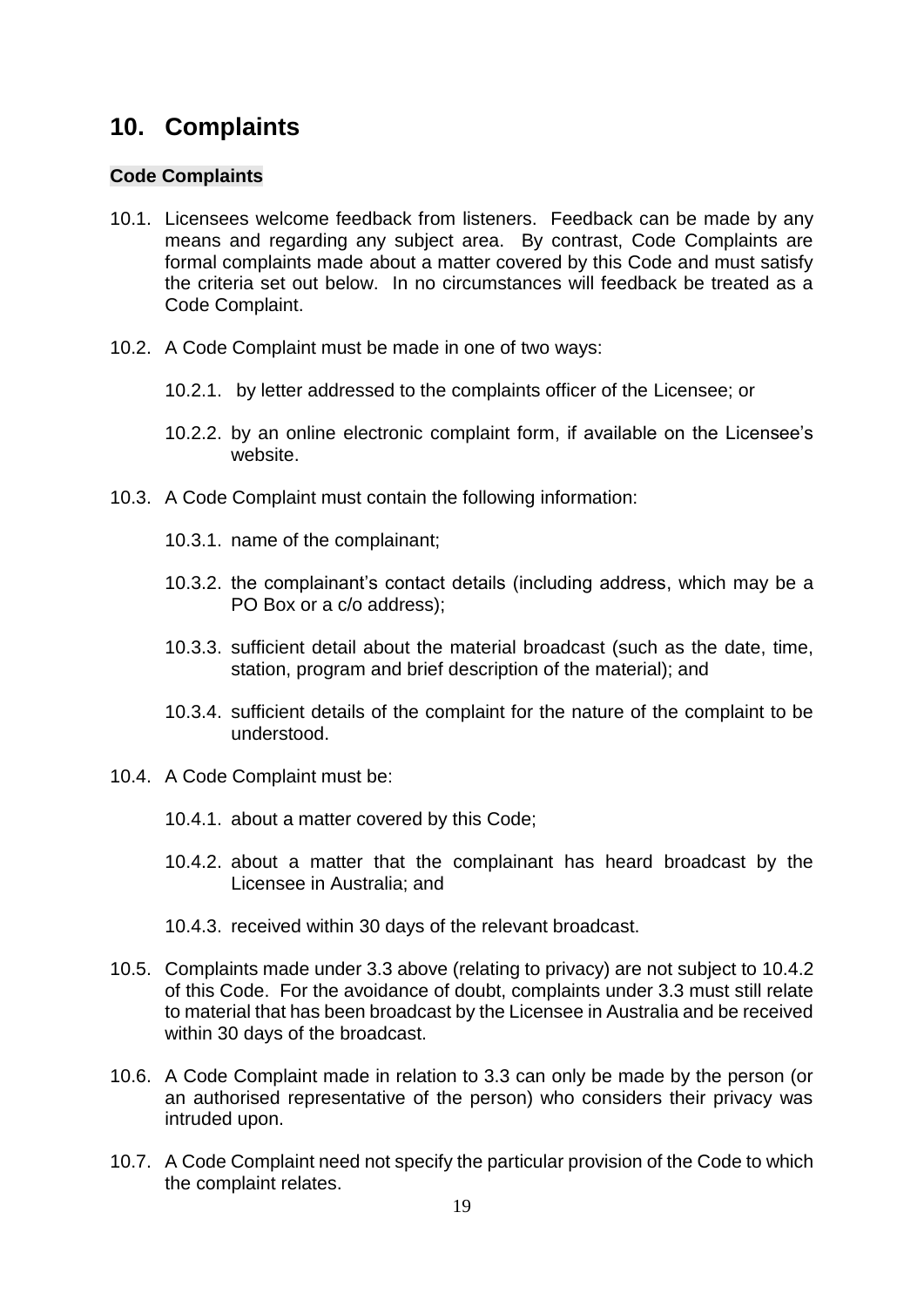- 10.8. Complaints that do not fulfil the requirements set out in 10.2, 10.3, 10.4 and 10.6 (where relevant) will not be treated as Code Complaints under this section 10.
- 10.9. Complaints that relate to any content that was not accessed via a broadcast by the Licensee – such as content accessed through the Licensee's website or social media – are not valid Code Complaints.
- 10.10. Where, by reason of a disability, a complainant cannot lodge a complaint that satisfies the requirements of this Code, a telephone complaint or a complaint in another audio format accessible by the Licensee will be a Code Complaint, provided in each case that it otherwise satisfies the relevant code criteria.

#### **Responding to complaints**

- 10.11.Subject to 10.13, the Licensee must use its best endeavours to respond to a Code Complaint substantively in writing within 30 Business Days of the receipt of the complaint.
- 10.12. The response provided by the Licensee under 10.11 must inform the complainant that he or she has the right to refer the Code Complaint to the ACMA if the complainant is not satisfied with the response of the Licensee.
- 10.13. If the Licensee needs to investigate the complaint or obtain professional advice and a substantive response is not possible within the time frame in 10.11, the Licensee must acknowledge receipt of the Code Complaint within 30 Business Days and provide a final reply within 45 Business Days of receipt of the complaint.
- 10.14. The Advertising Standards Bureau (ASB) manages the complaint resolution process of a national advertising self-regulation system. Licensees will refer complaints to the ASB where the ASB is better placed to deal with the substance of the issues raised. In particular, as a general rule, complaints received by a Licensee in relation to an Advertisement or other marketing communication broadcast by the Licensee for a third party will be dealt with as follows:
	- (a) to the extent that (in the Licensee's reasonable opinion) a complaint relates to whether material broadcast complied with section 9 (Promotion of gambling and betting odds in live sports coverage) or section 4 (Advertising) of this Code, that aspect of the complaint must be treated as a Code Complaint and responded to in accordance with 10.11 and 10.12;
	- (b) to the extent that (in the Licensee's reasonable opinion) a complaint relates to the content of an Advertisement or other marketing communication but does not relate to matters covered in paragraph (a), that aspect of the complaint may be referred to the ASB. A complaint referred to the ASB will not be treated as a Code Complaint.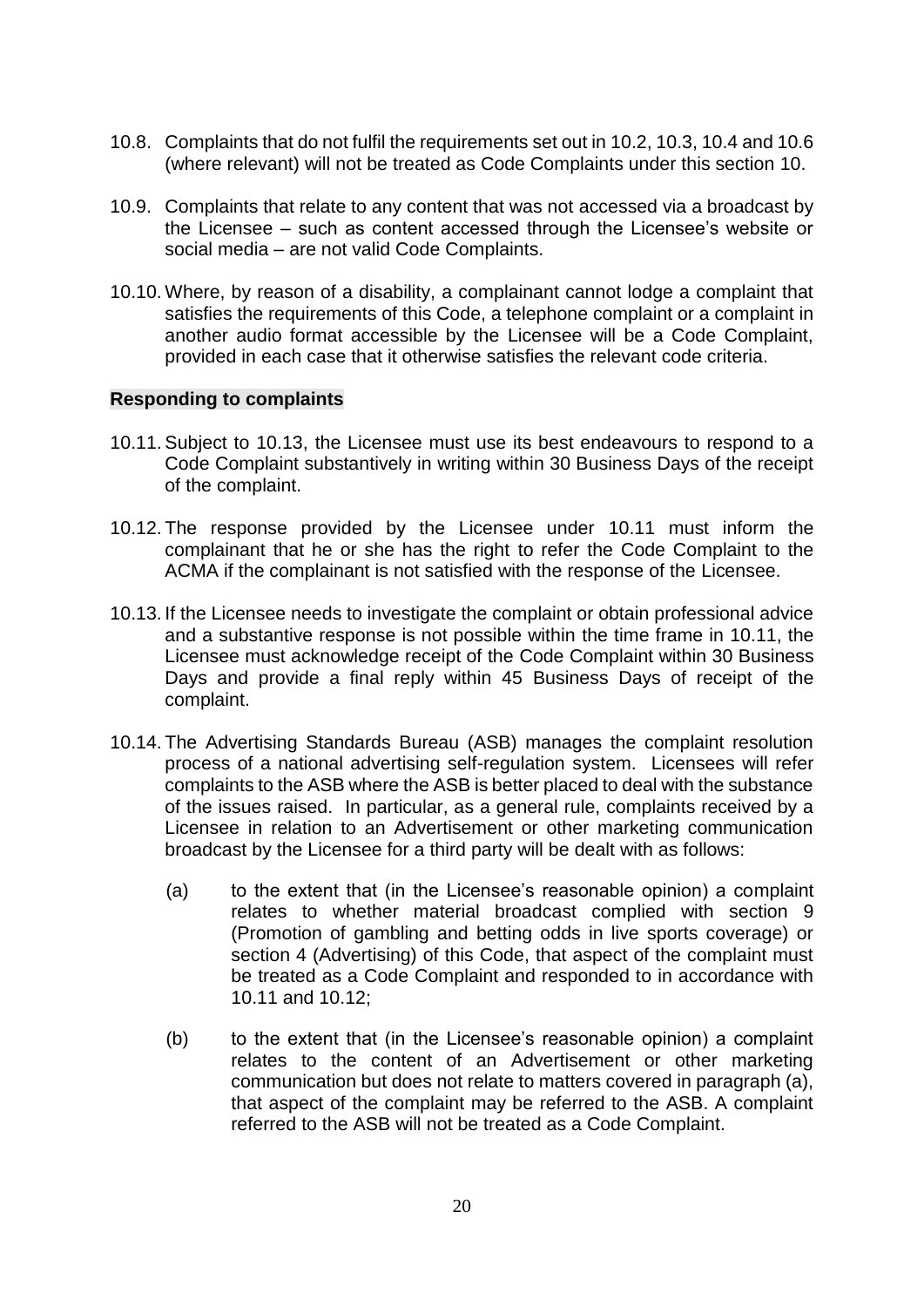- 10.15.A Licensee is not required to provide a written response to a Code Complaint that:
	- (a) is frivolous, vexatious, or an abuse of the Code Complaint process;
	- (b) is offensive or vulgar;
	- (c) is the second or later complaint in a series of complaints from a single person about the same issue in a particular broadcast of a Program; or
	- (d) expressly indicates that a response is not required.
- 10.16. If a Code Complaint is about a broadcast that the Licensee reasonably believes is, or may become, the subject of existing or threatened proceedings in any Court or Tribunal in Australia, where the Licensee or any of its agents or employees is a party or intended party, then the Licensee may choose not to treat the matter as a Code Complaint, provided that the Licensee acknowledges receipt of the complaint in writing and indicates the reason the matter will not be dealt with under this Code.

#### **Record of complaints**

- 10.17.Each Licensee must keep a record of the number and substance of Code Complaints. Licensees who are members of CRA will provide these records on a quarterly basis to CRA.
- 10.18. CRA will provide the ACMA with an annual report containing a summary of the number and substance of the Code Complaints received by Licensees.
- 10.19. If a Licensee is not a member of CRA then it will supply directly to the ACMA an annual report containing a summary of Code Complaints that it has received.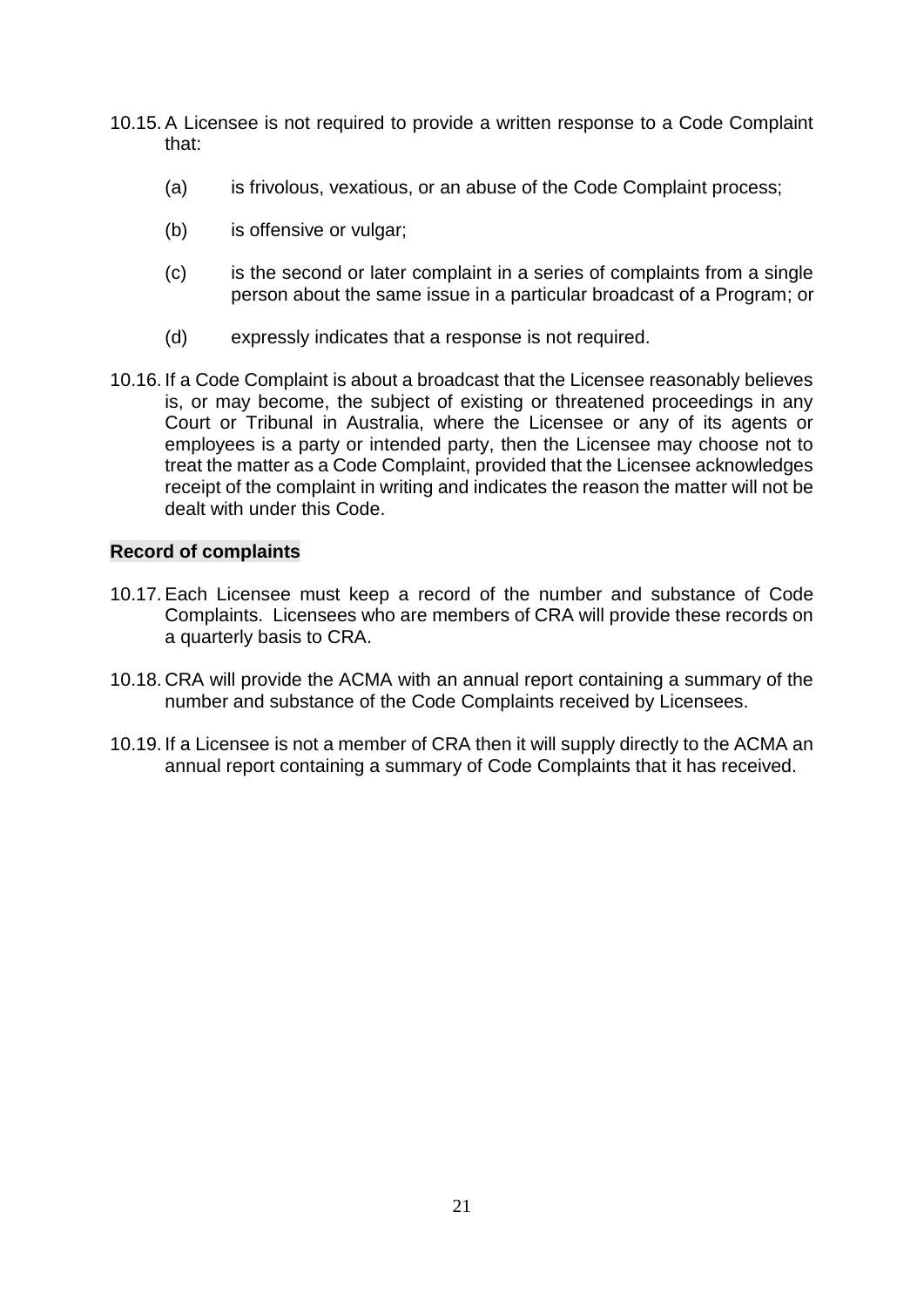## **DEFINITIONS**

#### **In this Code:**

**ACMA** means the Australian Communications and Media Authority.

**Accidental** means an unscripted and unplanned reference (including remarks by a Commentator) for which the Licensee does not receive any direct or indirect benefit (whether financial or not, and in addition to any direct or indirect benefit that the Licensee receives for the broadcast).

**Advertisement** means material broadcast:

- (a) which draws public attention to, or promotes, directly or indirectly, a corporation, organisation, brand, product, service, belief or course of action; and
- (b) for which Consideration has been provided by, or on behalf of, a corporation, organisation or supplier of the product or service, to a Licensee, a Presenter, or an Associate of a Presenter.

**ARIA** means the Australian Recording Industry Association.

**ARIA Report** means any report issued by ARIA that contains details of the date of release in Australia of sound recordings of music performed by Australians.

#### **Associate of a Presenter** means:

- (a) a person (other than a Licensee) who has the authority to enter into agreements for the provision of the Presenter's services; or
- (b) a corporation (other than a Licensee) or trust in which the Presenter has a greater than 50% company or beneficial interest; or
- (c) a corporation (other than a Licensee) of which the Presenter is a director.

**Australian** means a person who is a citizen of, or is ordinarily resident in, Australia.

**Australian Performance Period** means the total period of 126 hours occurring in each week between the hours of 6.00am and 12.00 midnight daily.

**Betting Odds** means comparative, generally monetary, odds offered in respect of a game or event for a bet on the chance of any occurrence or outcome within that particular game or event, or the overall outcome of the game or event. For the avoidance of doubt, Betting Odds includes comparative odds offered in respect of horse, harness or greyhound racing.

**Business Days** means Monday to Friday (inclusive), excluding Public Holidays in the relevant State or Territory. Where a licence area covers areas in which different Public Holidays are observed, the Public Holidays for the area containing the largest proportion of the population of the licence area will apply.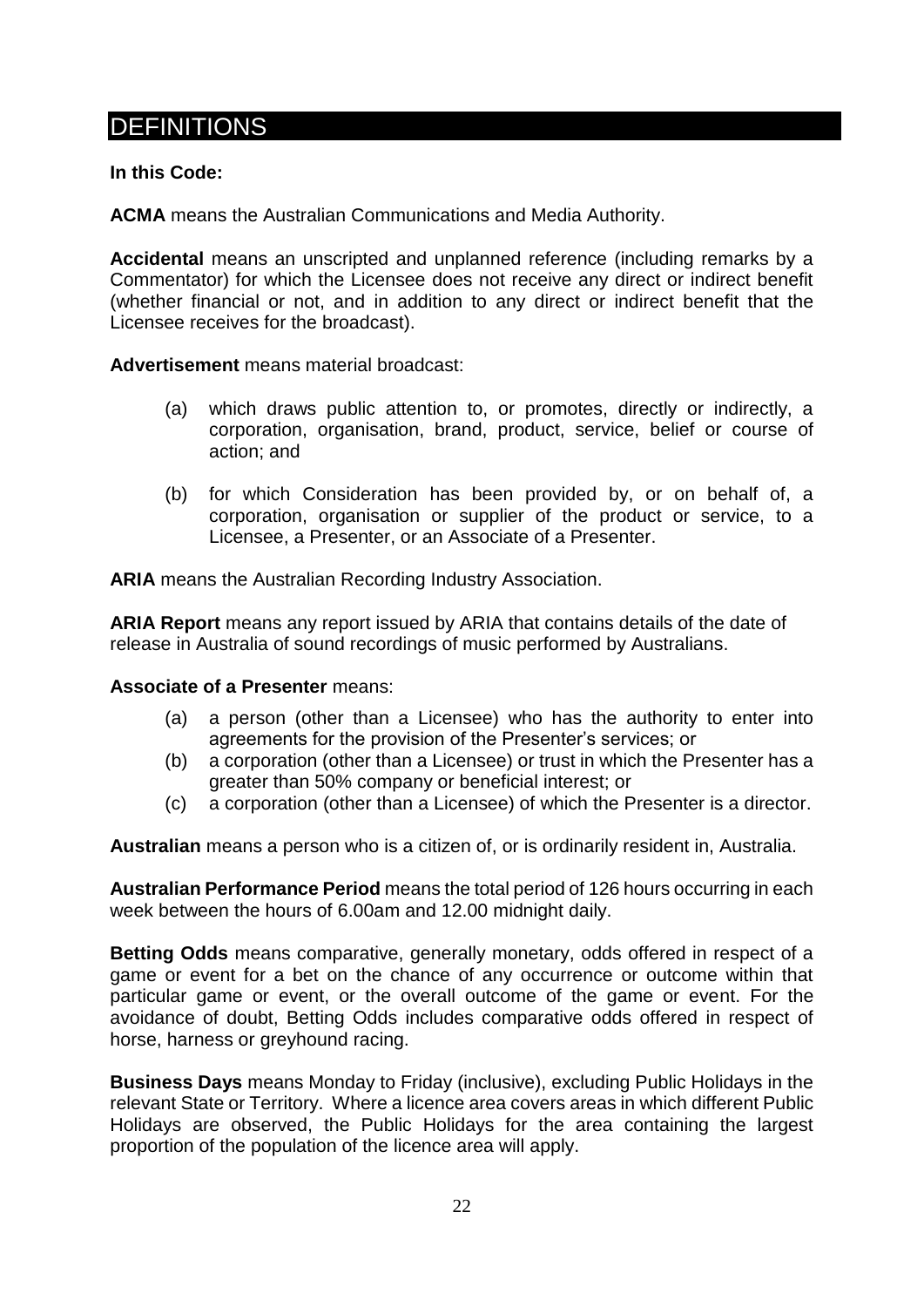**Code Complaint** means a complaint received by a Licensee about a matter that is directly covered by the Code and complies with the requirements set out in section 10 above.

**Commentator** means a person who is a host, guest, or is otherwise participating in, a Live Sporting Event and includes a person calling, or providing analysis on, the sporting event or game. It does not include bona fide talk-back callers or other contributors, such as clearly identified representatives of gambling organisations.

**Commercial relating to Betting or Gambling** means a distinct audio promotional reference to:

- (a) a gambling or betting service; or
- (b) a gambling or betting organisation that provides generic information about the organisation's brand, business or services.

A Commercial relating to Betting or Gambling does not include:

- a commercial relating to such things as Government sanctioned lotteries, lotto, keno or competitions; or
- a commercial relating to entertainment or dining facilities at places where betting or gambling takes place, or a tourism commercial which incidentally refers to betting or gambling, provided in each case that the contents do not draw attention to betting or gambling in a manner calculated to directly promote their use; or
- a reference that is Accidental: or
- a reference that is an Incidental Accompaniment.

**Consideration** means any money, service or other valuable benefit or consideration that is directly or indirectly paid, promised, charged or accepted for material that is broadcast, or is to be broadcast, but does not include a product or service provided free to a person solely for the purpose of having the product or service reviewed.

**CRA** means Commercial Radio Australia Limited.

**Current Affairs Program** means a Program the predominant purpose of which is to provide interviews, analysis, commentary or discussion, including open-line discussion with listeners, about current social, economic or political issues.

**Digital-Only** means services broadcast using DAB+ technology that are not also transmitted in analogue form.

**Incidental Accompaniment** means a reference or other material which occurs in the normal course of broadcasting a Live Sporting Event for which the Licensee does not receive any direct or indirect benefit (whether financial or not, and in addition to any direct or indirect benefit that the Licensee receives for broadcasting the Live Sporting Event) and includes:

- (a) the name of a sporting venue; and
- (b) advertising at the venue of the Live Sporting Event.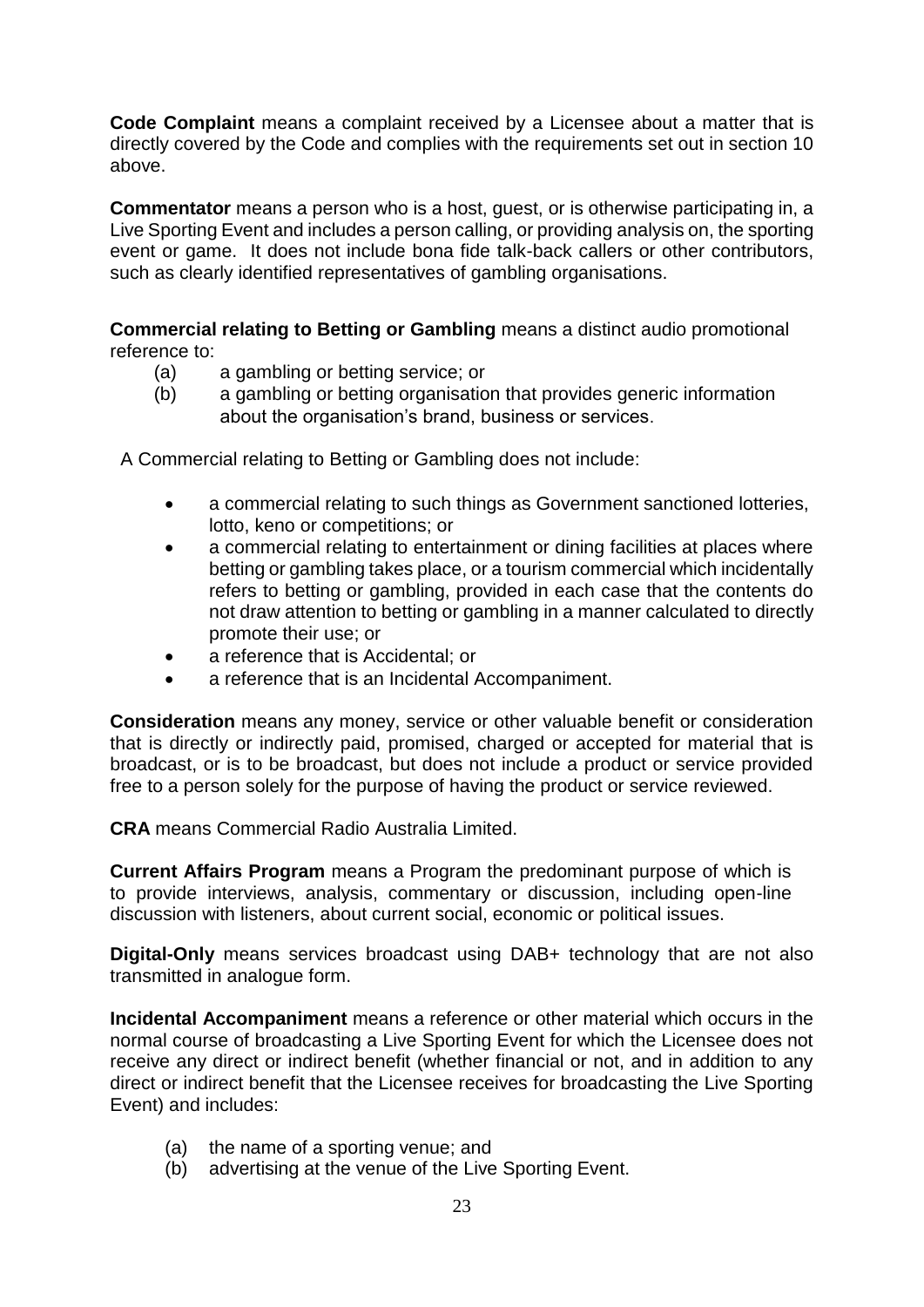**Licensee** means a holder of a commercial radio broadcasting licence.

**Live Sporting Event** means live-to-air coverage of a sporting event that includes Play. A Live Sporting Event includes a Long Form Live Sporting Event.

Live-to-air includes:

- (a) a delay of less than 90 minutes where broadcast as plausible live without reformatting; and
- (b) replay material during Play and any Unscheduled Break in Play.

**Long Form Live Sporting Events** include:

- sporting events of extended duration, such as golf, cricket (excluding 20/20 cricket) and motor sports events; and
- tournaments for single sports that involve concurrent games or matches, such as tennis championships; and
- multi-sport events, such as the Olympic and Commonwealth Games.

**Music** or **Musical Item** does not include music in Advertisements, Program promotions, station promotions or theme or bridging music.

**New Australian Performance** means a sound recording of a previously unpublished performance of a Musical Item performed by an Australian, which has been on sale to the Australian public for a period not exceeding twelve (12) months, from the date which is recorded in the ARIA Report as the date of its initial release in Australia.

**New Release** means a previously unpublished sound recording, that has been on sale to the Australian public for a period not exceeding twelve (12) months from the date which is recorded in the ARIA Report as the date of its initial release in Australia.

**News Program** means a Program, bulletin or news flash, the predominant purpose of which is to present factual new information on current events and which is typically prepared by journalists.

**Play** means the period of the actual run of play or active progress of the sporting event which is the subject of a Live Sporting Event. It commences at the formal commencement of the relevant match/game, race or similar (for example, first siren, whistle, coin toss or the commencement of active play as applicable), and concludes at the formal conclusion of play (for example, final siren, whistle or the conclusion of active play) for the relevant match, game, race or similar. In respect of Long Form Live Sporting Events over multiple days and/or involving multiple concurrent matches or events, Play commences at the formal commencement of the first match, game or race or each day, and ends at the conculsion of active play of each day.

Play includes *ad hoc* unscheduled breaks such as:

- stoppages for injuries; and
- stoppages for adjudication by third or TV umpires/referees; and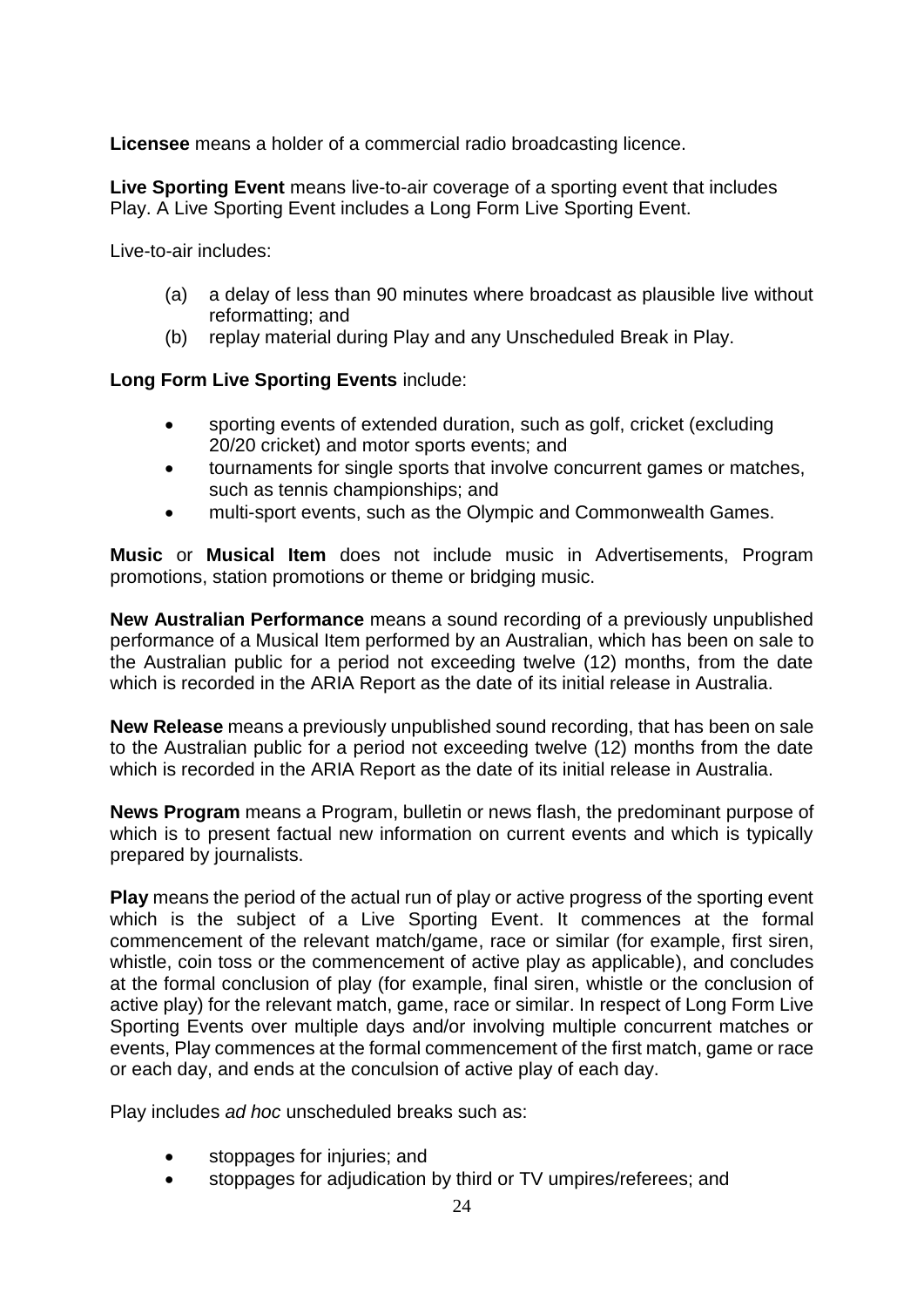• time outs and substitutions in games such as basketball.

**Presenter** means a person who is an on-air presenter of a Program broadcast by a Licensee.

**Program/s** means any material broadcast by the Licensee except for Advertisements.

**Promotion of Betting Odds** means any audio message that provides Betting Odds. A Promotion of Betting Odds does not include Accidental references or an Incidental Accompaniment, such as a bona fide caller to the program inadvertently mentioning Betting Odds.

**Public Holiday** means a day proclaimed, Gazetted or nominated as a public holiday under the relevant State or Territory legislation. Where a licence area covers areas in which different Public Holidays are observed, the Public Holidays for the area containing the largest proportion of the population of the licence area will apply.

**Related Program** means a program that:

- (a) is hosted and/or takes place at the venue of the Live Sporting Event; or
- (b) contains commentary or analysis on the Live Sporting Event; or
- (c) contains highlights or replay coverage of the Live Sporting Event; or
- (d) involves or profiles participants in the Live Sporting Event.

A news or current affairs program will not be a Related Program where the items in (b), (c) and/or (d) form no more than an insubstantial part of the program as a whole.

**Scheduled Breaks in Play** means pre-determined stoppages in a sporting event or game, as determined by the rules and regulations of the sport that is the subject of a Live Sporting Event. A Scheduled Break in Play will differ depending on the sporting event or game that is the subject of the broadcast, for example:

| <b>Sport</b>             | <b>Scheduled Break</b>                                          |
|--------------------------|-----------------------------------------------------------------|
| <b>Test Cricket</b>      | Between each Session (i.e. lunch break and tea break).          |
|                          | Drinks break                                                    |
|                          | Change of innings                                               |
| One Day<br>International | Between each Session/change of innings                          |
| Cricket                  | Drinks break                                                    |
| <b>T20 Cricket</b>       | Between each Session/change of innings                          |
| <b>Rugby League</b>      | Half time<br>Between full time and commencement of golden point |
| <b>Rugby Union</b>       | Half time<br>Between full time and extra time                   |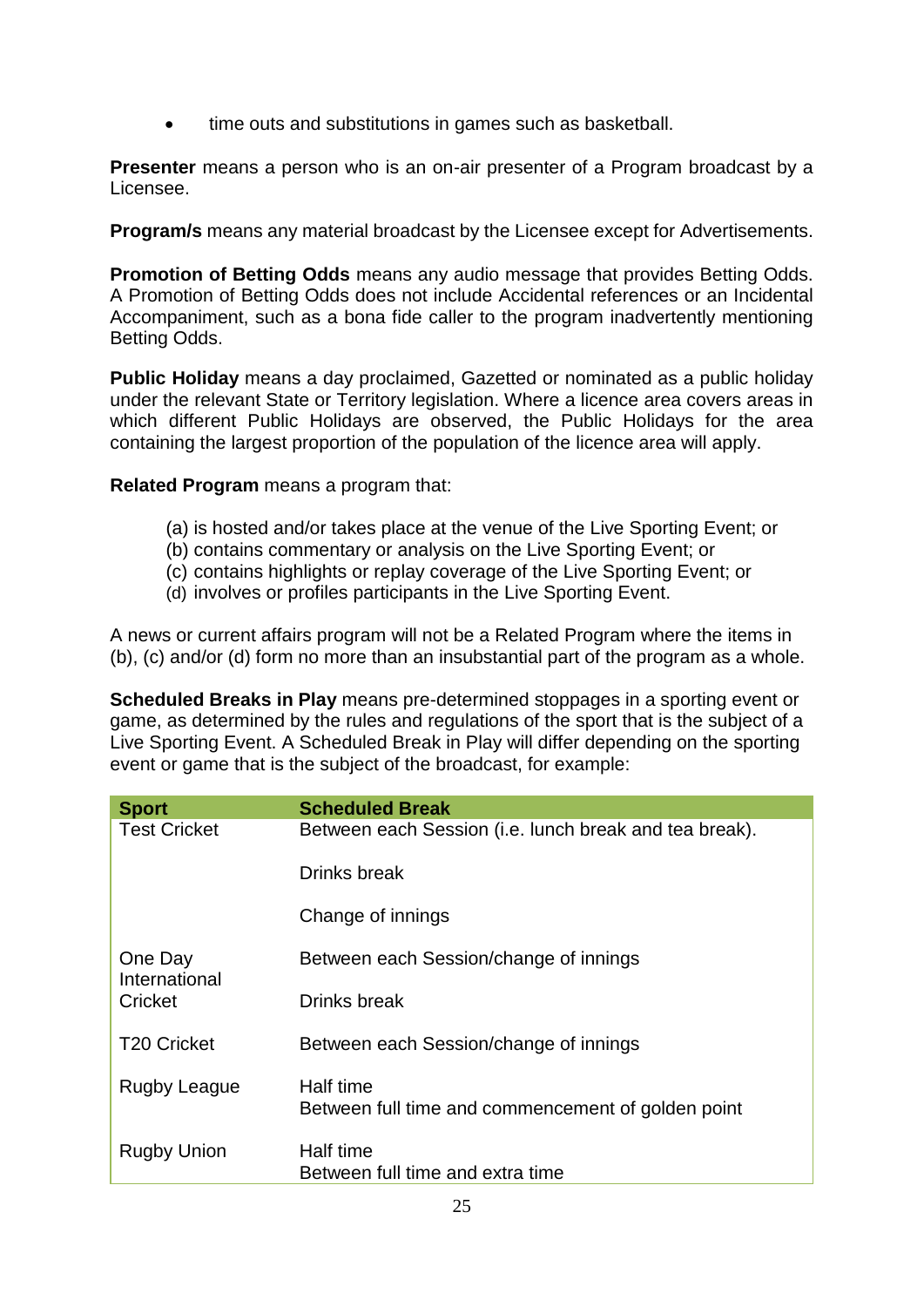| Soccer                                                                | Half time<br>Between full time and extra time                                                                                                                                                                                                                                    |
|-----------------------------------------------------------------------|----------------------------------------------------------------------------------------------------------------------------------------------------------------------------------------------------------------------------------------------------------------------------------|
| <b>AFL</b>                                                            | Quarter time, half time and three quarter time<br>Between full time and extra time                                                                                                                                                                                               |
| Tennis                                                                | Between each set.                                                                                                                                                                                                                                                                |
|                                                                       | In a break of at least 90 seconds between two matches<br>during a Session (including where during a Session the<br>broadcast switches from one match still in Play to another<br>match in Play at the same time)                                                                 |
| Formula One and<br>Moto GP                                            | Between each practice round, qualifying round and races                                                                                                                                                                                                                          |
| <b>Basketball</b>                                                     | Between each quarter                                                                                                                                                                                                                                                             |
|                                                                       | Between full time and overtime                                                                                                                                                                                                                                                   |
| Golf, V8 Supercars<br>(endurance races),<br>Swimming<br>Championships | Not more than once every hour as part of a distinct break of<br>at least 90 seconds.                                                                                                                                                                                             |
| <b>Netball</b>                                                        | Quarter time, half time and three quarter time<br>Between full time and extra time                                                                                                                                                                                               |
| Olympic and<br>Commonwealth<br>Games                                  | Between each day, twilight and night Session. Not more than<br>once every two hours as part of a distinct break of at least 90<br>seconds (including when during a Session the broadcast<br>switches from one event still in Play to another event in Play<br>at the same time). |

This is not an exhaustive list and other sporting events or games may also contain Scheduled Breaks in Play as determined by the rules and regulations of the sport, or if the sport does not provide for breaks, then a Scheduled Break will be not more than once every hour as part of a distinct break of at least 90 seconds.

**Scheduled Start of Play** means the scheduled commencement of live-to-air coverage of Play as published by the Licensee on its website for at least 24 hours prior to broadcast in a way that reasonably brings the information to the attention of listeners.